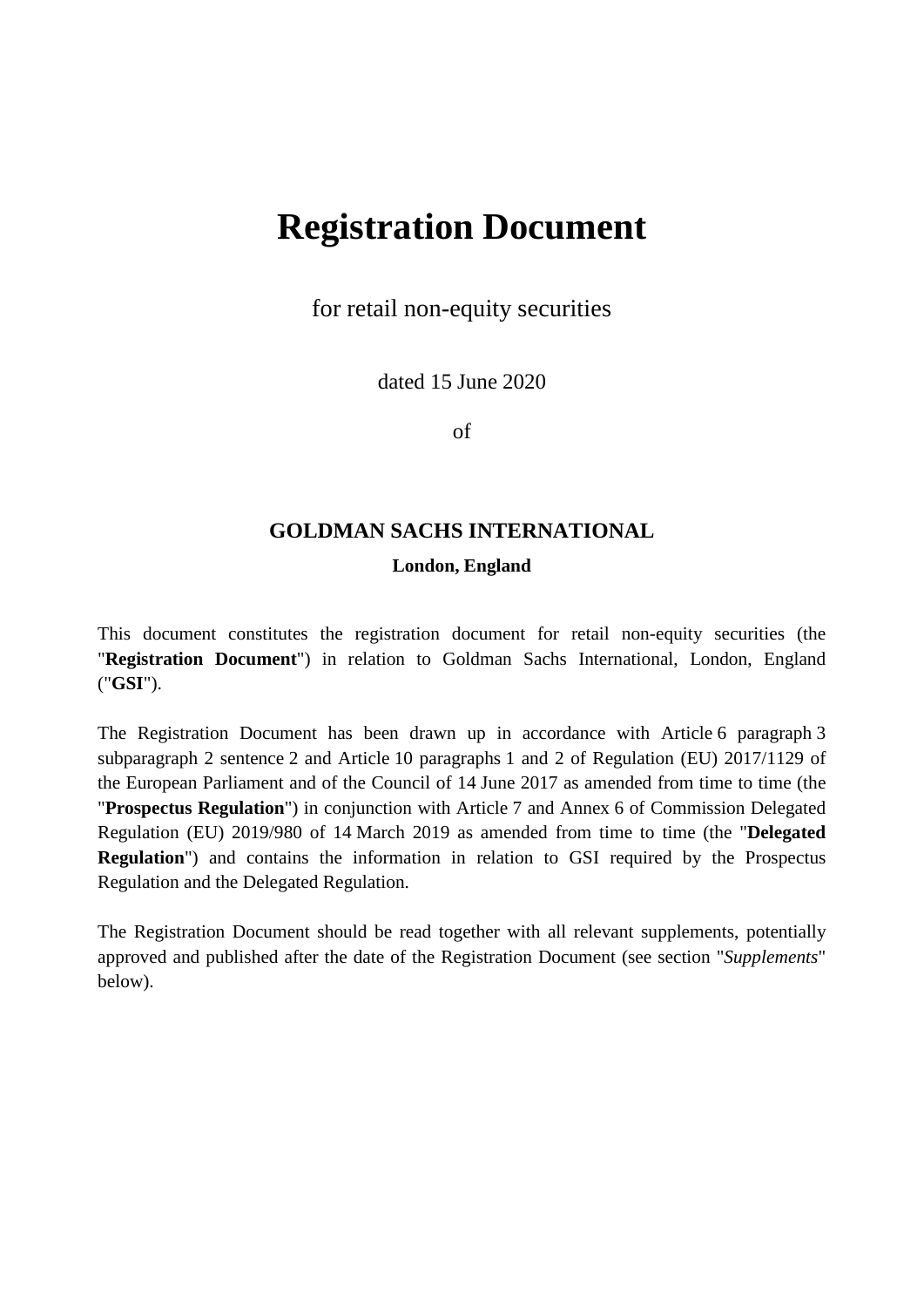# **TABLE OF CONTENTS**

| A.        |             |                                                                                    |  |  |  |
|-----------|-------------|------------------------------------------------------------------------------------|--|--|--|
|           | L.          |                                                                                    |  |  |  |
|           |             | 1.                                                                                 |  |  |  |
|           |             | 2.                                                                                 |  |  |  |
|           |             | 3.                                                                                 |  |  |  |
|           |             | $\overline{4}$ .                                                                   |  |  |  |
|           | II.         |                                                                                    |  |  |  |
|           |             | Risks relating to legislative changes, changes in the regulatory environment<br>1. |  |  |  |
|           |             |                                                                                    |  |  |  |
|           |             | 2.                                                                                 |  |  |  |
|           |             | 3.                                                                                 |  |  |  |
|           | III.        |                                                                                    |  |  |  |
|           |             | Risks in connection with a failure of the risk management framework12<br>1.        |  |  |  |
|           |             | 2.                                                                                 |  |  |  |
|           |             | 3.                                                                                 |  |  |  |
|           |             | 4.                                                                                 |  |  |  |
|           |             | 5.                                                                                 |  |  |  |
|           |             | 6.                                                                                 |  |  |  |
|           |             | 7.                                                                                 |  |  |  |
|           |             | 8.                                                                                 |  |  |  |
|           |             | 9.                                                                                 |  |  |  |
|           |             | 10.                                                                                |  |  |  |
|           |             | 11.                                                                                |  |  |  |
|           |             | 12.                                                                                |  |  |  |
|           | IV.         |                                                                                    |  |  |  |
|           |             | 1.                                                                                 |  |  |  |
|           |             | 2.                                                                                 |  |  |  |
|           |             | 3.                                                                                 |  |  |  |
|           |             | 4.                                                                                 |  |  |  |
| <b>B.</b> |             | <b>GENERAL INFORMATION ON THE REGISTRATION DOCUMENT 26</b>                         |  |  |  |
|           |             | I. THE REGISTRATION DOCUMENT AS A PART OF ONE OR MORE                              |  |  |  |
|           |             |                                                                                    |  |  |  |
|           |             |                                                                                    |  |  |  |
|           |             |                                                                                    |  |  |  |
|           |             |                                                                                    |  |  |  |
|           |             |                                                                                    |  |  |  |
| C.        |             |                                                                                    |  |  |  |
|           | L.          |                                                                                    |  |  |  |
|           | II.         |                                                                                    |  |  |  |
|           | Ш.          |                                                                                    |  |  |  |
|           | IV.         |                                                                                    |  |  |  |
|           | $V_{\cdot}$ |                                                                                    |  |  |  |
|           | VI.         |                                                                                    |  |  |  |
|           |             | VII. FINANCIAL INFORMATION CONCERNING GSI'S ASSETS AND                             |  |  |  |
|           |             | LIABILITIES, FINANCIAL POSITION AND PROFIT AND LOSSES 33                           |  |  |  |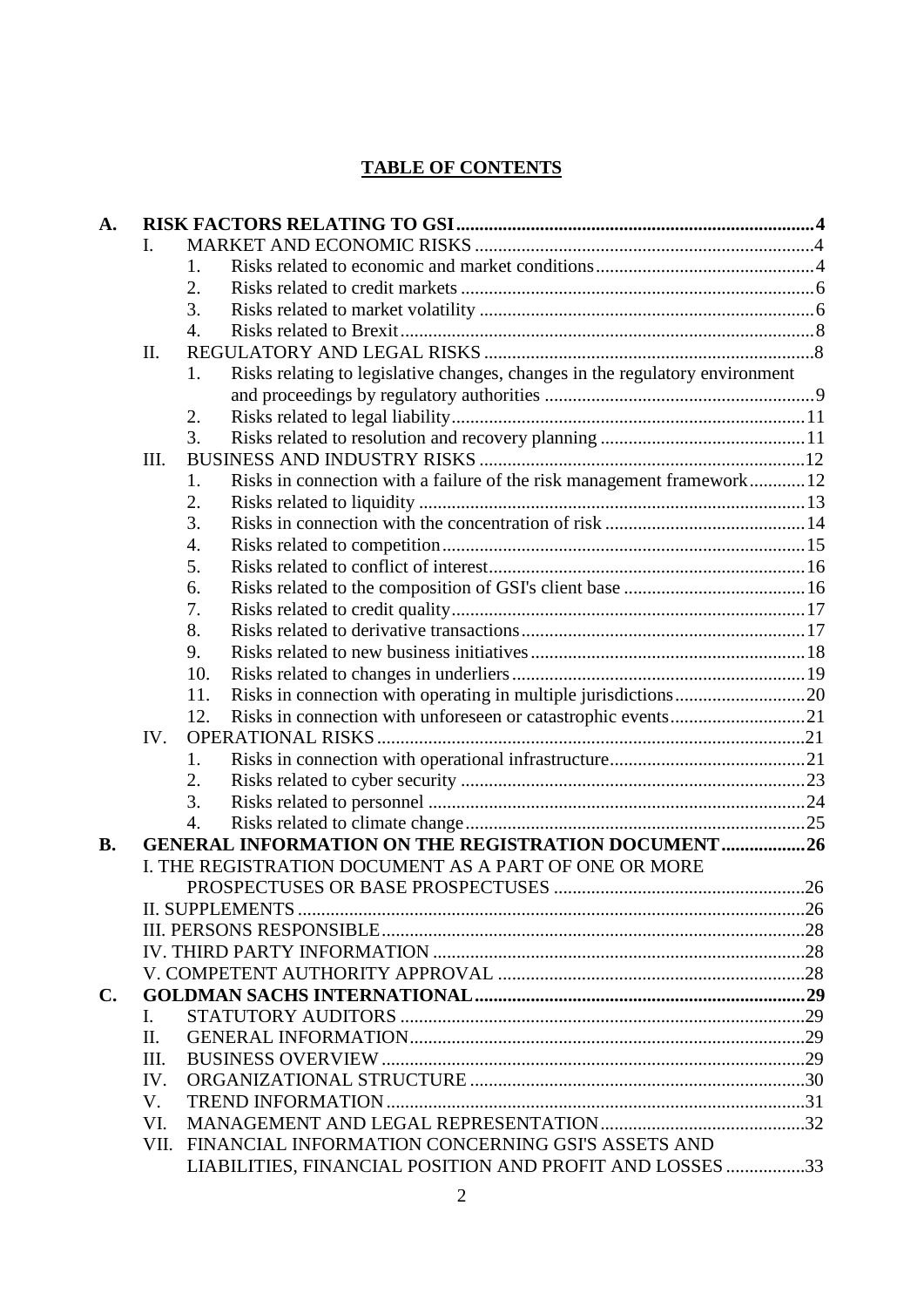|     |               | Historical financial information for the financial year 201933           |     |
|-----|---------------|--------------------------------------------------------------------------|-----|
|     | 2.            | Historical financial information for the financial year 201833           |     |
|     | 3.            | Unaudited interim financial information for the period ended 29 February |     |
|     |               |                                                                          | .33 |
|     | 4.            |                                                                          |     |
|     | 5.            |                                                                          |     |
|     | 6.            |                                                                          |     |
|     |               |                                                                          |     |
|     |               |                                                                          |     |
|     | 2.            |                                                                          |     |
| IX. |               |                                                                          |     |
| X.  |               |                                                                          |     |
|     |               |                                                                          |     |
|     | $\mathcal{D}$ |                                                                          |     |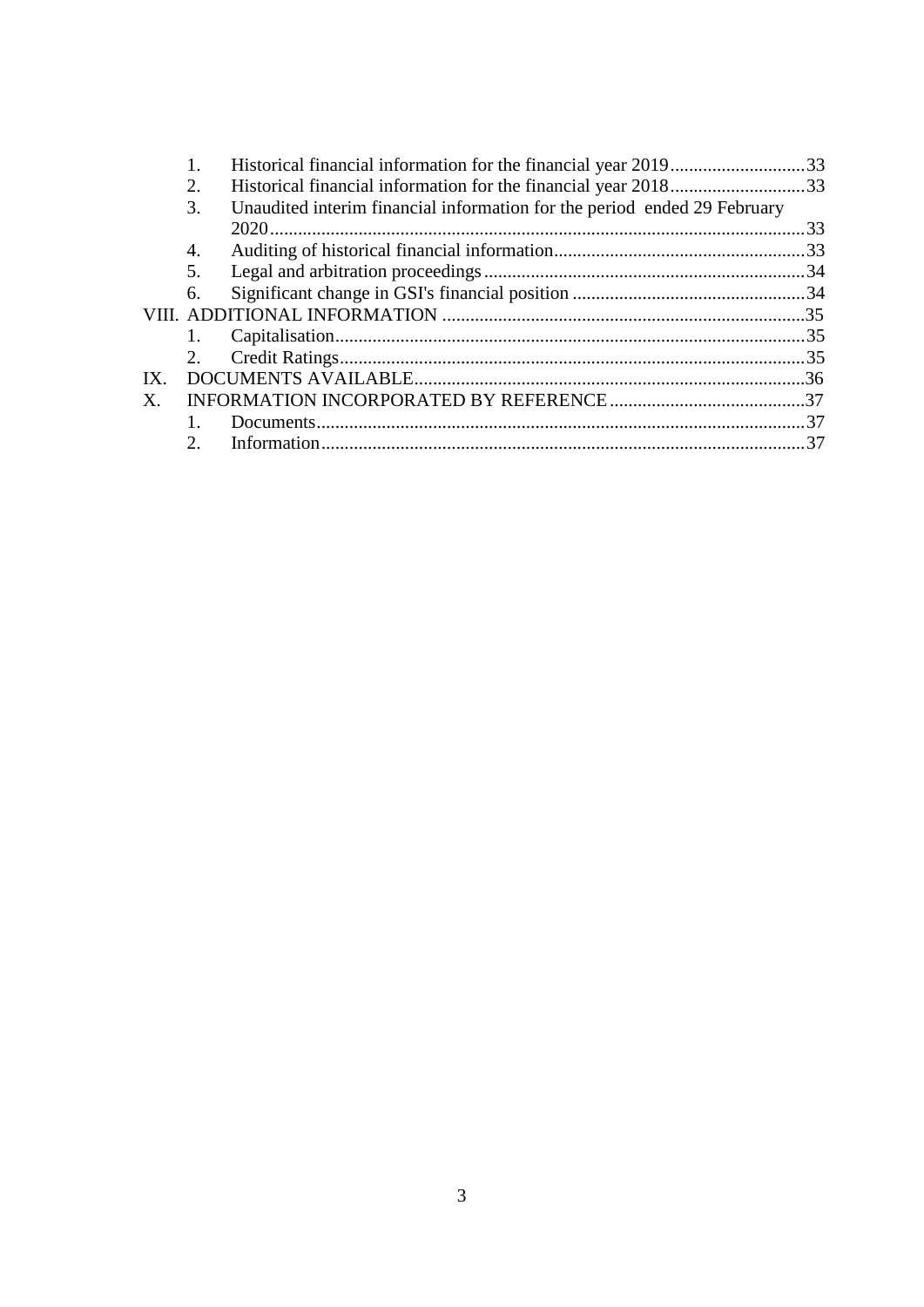#### <span id="page-3-0"></span>**A. RISK FACTORS RELATING TO GSI**

*The risk factors listed below are divided into categories. Sections A.I. (Market and Economic Risks), A.II. (Regulatory and Legal Risks), A.III. (Business and Industry Risks) and A.IV. (Operational Risks). If more than one risk factor is included in a category, the most material risk factors shall be mentioned first. The materiality of the risk factors is based on the probability of their occurrence and the expected extent of their negative effects.* 

*Only those risk factors are presented below which are specific to GSI and, in the opinion of the GSI, material for taking an informed investment decision. In addition, before buying any securities, investors should carefully read and consider the risk factors described in the securities note for the relevant securities which, in the opinion of GSI, are specific and material to such securities. In addition, they should note and consider all other information contained in the Registration Document, the relevant securities note or the relevant (base) prospectus and, if applicable, the relevant final terms and all relevant supplements and, if applicable, all information incorporated by reference in the relevant (base) prospectus or a relevant supplement. Potential investors should also bear in mind that all the risks described may interact and thereby reinforce each other. If any of the risks described in the following materialize, investors could lose some or all of their investment.* 

## <span id="page-3-1"></span>**I. MARKET AND ECONOMIC RISKS**

In the category "Market and Economic Risks", the risks are classified according to their materiality. The most material risks are mentioned first.

## <span id="page-3-2"></span>**1. Risks related to economic and market conditions**

GSI's businesses, by their nature, do not produce predictable earnings and are materially affected by conditions in the global financial markets and economic conditions generally, both directly and through their impact on client activity levels and creditworthiness. These conditions can change suddenly and negatively.

GSI's financial performance is highly dependent on the environment in which its businesses operate. A favourable business environment is generally characterised by, among other factors, high global GDP (Gross Domestic Product) growth, regulatory and market conditions that result in transparent, liquid and efficient capital markets, low inflation, high business and investor confidence, stable geopolitical conditions, clear regulations and strong business earnings.

Unfavourable or uncertain economic and market conditions can be caused by: declines in economic growth, business activity or investor, business or consumer confidence; limitations on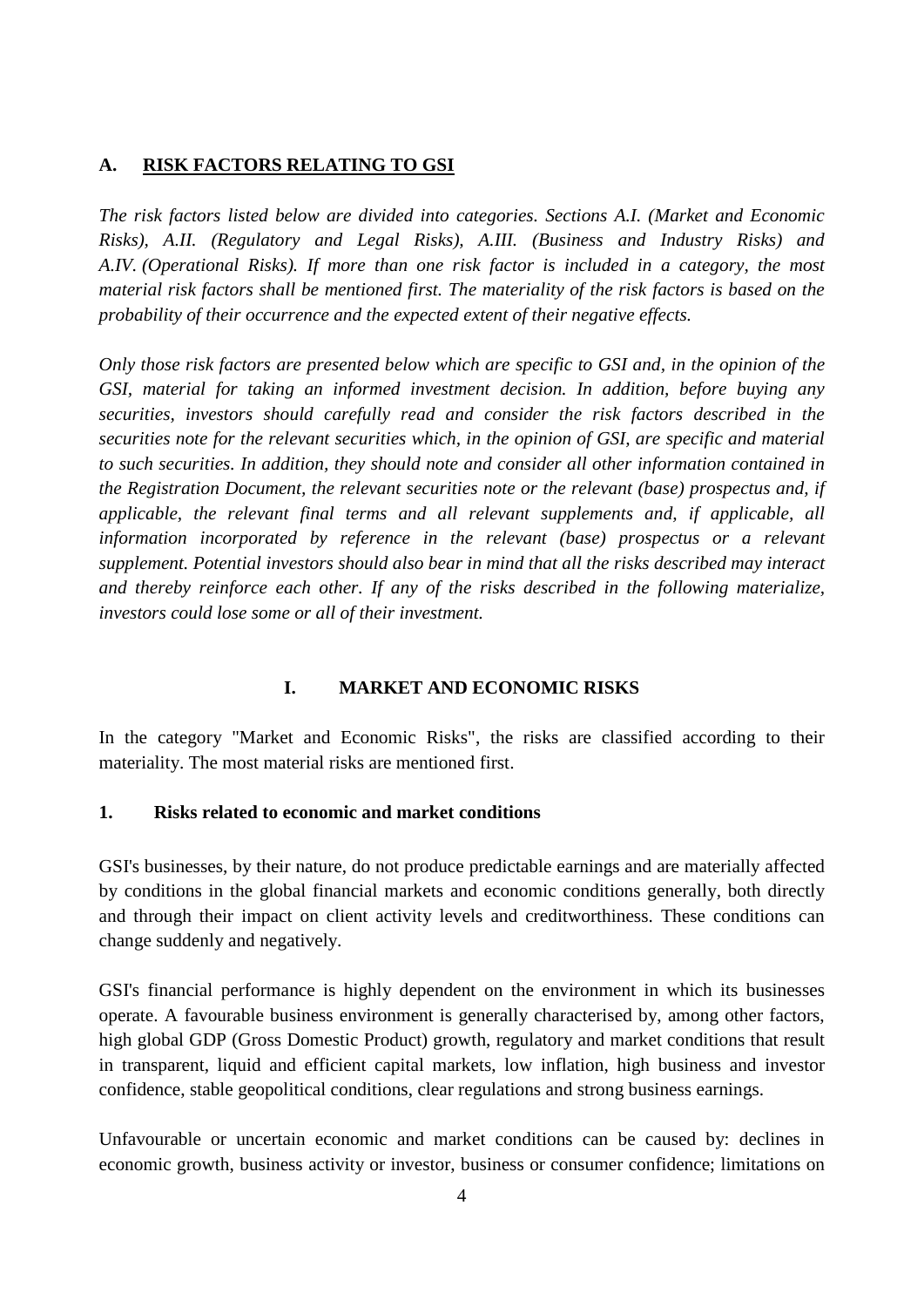the availability or increases in the cost of credit and capital; illiquid markets; increases in inflation, interest rates, exchange rate or basic commodity price volatility or default rates; concerns about sovereign defaults; uncertainty concerning fiscal or monetary policy; the extent of and uncertainty about tax and other regulatory changes; the imposition of tariffs or other limitations on international trade and travel; outbreaks of domestic or international tensions or hostilities, terrorism, nuclear proliferation, cybersecurity threats or attacks and other forms of disruption to or curtailment of global communication, energy transmission or transportation networks or other geopolitical instability or uncertainty, such as corporate, political or other scandals that reduce investor confidence in capital markets; extreme weather events or other natural disasters or pandemics; or a combination of these or other factors.

The financial services industry and the securities and other financial markets have been materially and adversely affected in the past by significant declines in the values of nearly all asset classes, by a serious lack of liquidity and by high levels of borrower defaults. In addition, concerns about European sovereign debt risk and its impact on the European banking system, the impact of Brexit, the imposition of tariffs and actions taken by other countries in response, and changes in interest rates and other market conditions or actual changes in interest rates and other market conditions, have resulted, at times, in significant volatility while negatively impacting the levels of client activity.

General uncertainty about economic, political and market activities, and the scope, timing and impact of regulatory reform, as well as weak consumer, investor and chief executive officer confidence resulting in large part from such uncertainty, has in the past negatively impacted client activity, which can adversely affect many of GSI's businesses. Periods of low volatility and periods of high volatility combined with a lack of liquidity, have at times had an unfavourable impact on GSI's market-making businesses.

Financial institution returns in many countries in general and also GSI's returns may be negatively impacted by increased funding costs due in part to the lack of perceived government support of such institutions in the event of future financial crises relative to financial institutions in countries in which governmental support is maintained. In addition, liquidity in the financial markets has also been negatively impacted as market participants and market practices and structures continue to adjust to new regulations.

GSI's revenues and profitability and those of its competitors have been and will continue to be impacted by requirements relating to capital, additional loss-absorbing capacity, leverage, minimum liquidity and long-term funding levels, requirements related to resolution and recovery planning, derivatives clearing and margin rules and levels of regulatory oversight, as well as limitations on which and, if permitted, how certain business activities may be carried out by financial institutions.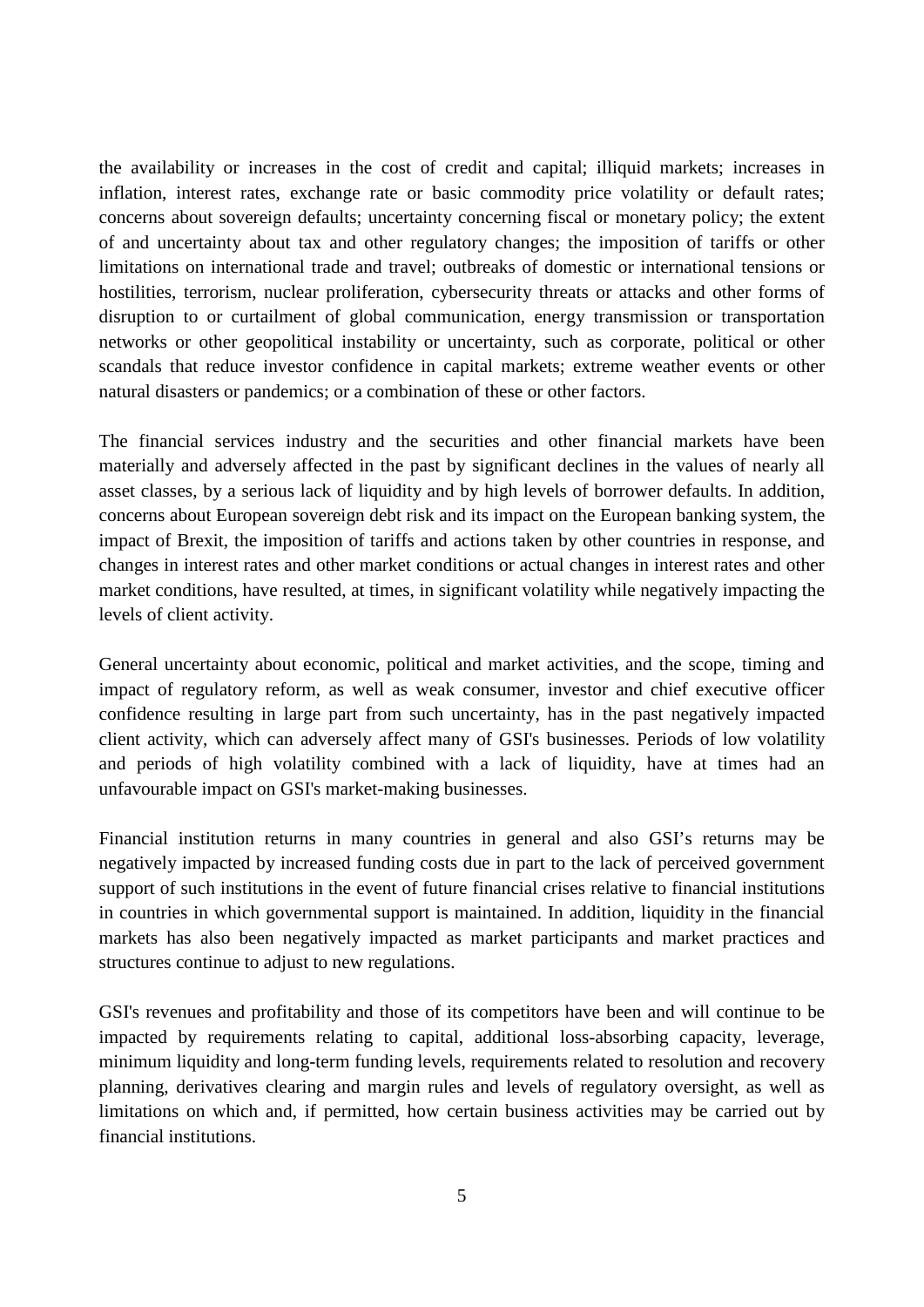## <span id="page-5-0"></span>**2. Risks related to credit markets**

Widening credit spreads for GSI or Goldman Sachs Group, Inc. ("**GSG**"), as well as significant declines in the availability of credit, have in the past adversely affected GSI's ability to borrow on a secured and unsecured basis and may do so in the future. GSI obtains the majority of its unsecured funding indirectly from GSG, which funds itself on an unsecured basis by issuing long-term debt, by accepting deposits at its bank subsidiaries, by issuing hybrid financial instruments, or by obtaining bank loans or lines of credit. GSI seeks to finance many of its assets on a secured basis. Any disruptions in the credit markets may make it harder and more expensive to obtain funding for businesses. If GSI's available funding is limited or GSI is forced to fund operations at a higher cost, these conditions may require curtailment of business activities and increase the cost of funding, both of which could reduce profitability, particularly in businesses that involve investing and market making.

Clients engaging in mergers, acquisitions and other types of strategic transactions often rely on access to the secured and unsecured credit markets to finance their transactions. A lack of available credit or an increased cost of credit can adversely affect the size, volume and timing of clients' merger and acquisition transactions, particularly large transactions, and adversely affect GSI's financial advisory and underwriting businesses.

GSI's credit businesses have been and may in the future be negatively affected by a lack of liquidity in credit markets. A lack of liquidity reduces price transparency, increases price volatility and decreases transaction volumes and size, all of which can increase transaction risk or decrease the profitability of these businesses.

# <span id="page-5-1"></span>**3. Risks related to market volatility**

GSI's businesses have been and may be adversely affected by declining or volatile asset values. Market volatility, illiquid market conditions and other disruptions in the financial markets may make it extremely difficult to value certain financial instruments, particularly during periods of market displacement.

This is particularly true for those businesses in which GSI has net "long" positions, receives fees based on the value of assets managed, or receives or posts collateral. Many of GSI's businesses have net "long" positions in debt securities, loans, derivatives, mortgages, equities (including private equity) and most other asset classes. These include positions taken when GSI acts as a principal to facilitate clients' activities, including exchange-based market-making activities, or commits large amounts of capital to maintain positions in interest rate and credit products, as well as through currencies, commodities, equities and mortgage-related activities. In addition, GSI invests in similar asset classes. Substantially all of GSI's investing and market-making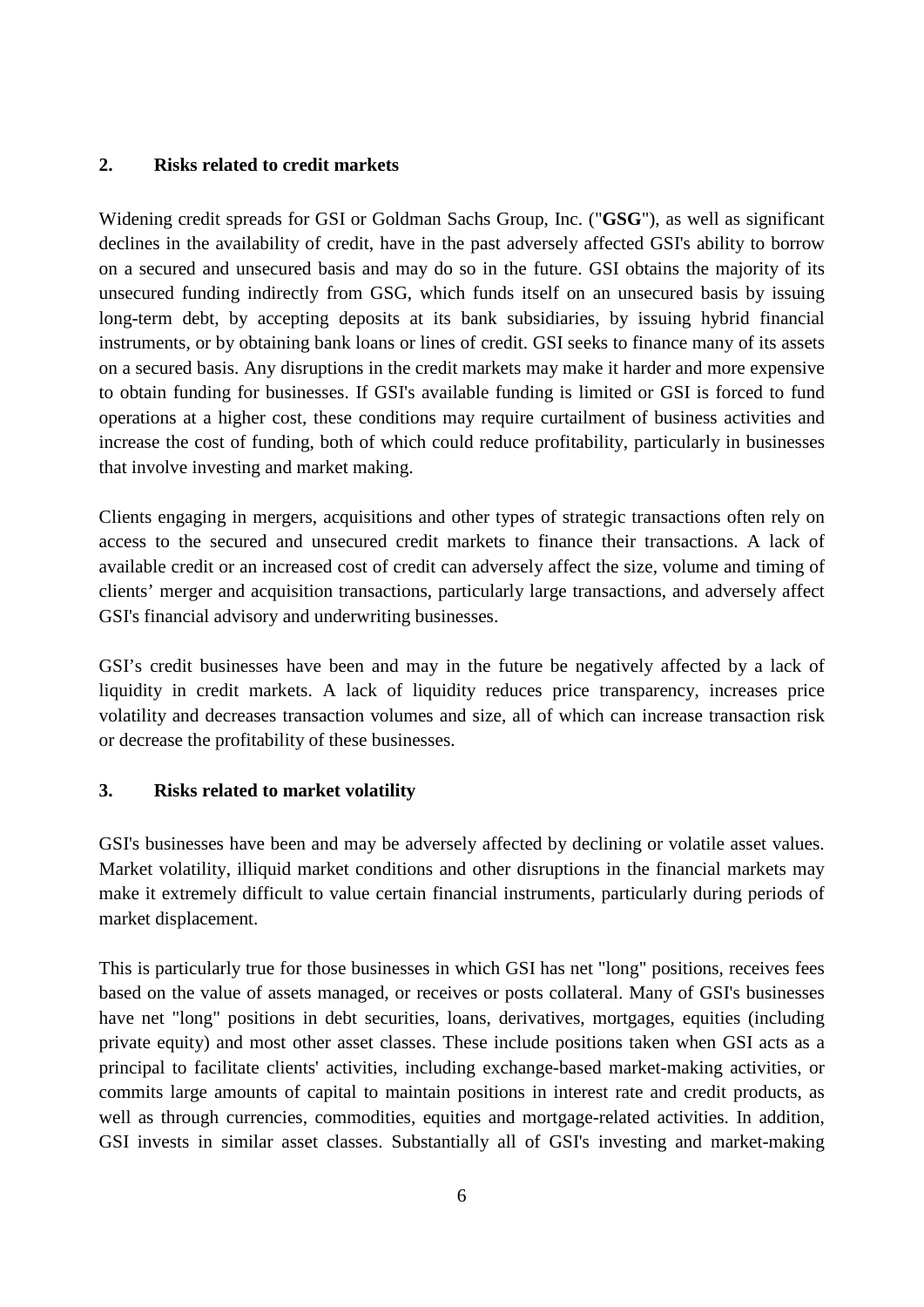positions are marked-to-market on a daily basis and declines in asset values directly and immediately impact earnings, unless GSI has effectively hedged its exposures to those declines.

In certain circumstances (particularly in the case of credit products and private equities or other securities that are not freely tradable or lack established and liquid trading markets), it may not be possible or economic to hedge such exposures and to the extent that this is done the hedge may be ineffective or may greatly reduce GSI's ability to profit from increases in the values of the assets. Sudden declines and significant volatility in the prices of assets have in the past and may in the future substantially curtail or eliminate the trading markets for certain assets, which may make it difficult to sell, hedge or value such assets. The inability to sell or effectively hedge assets reduces the ability to limit losses in such positions and the difficulty in valuing assets may negatively affect GSI's capital, liquidity or leverage ratios, increase its funding costs and generally require maintaining additional capital.

In GSI's exchange-based market-making activities, GSI is obligated by stock exchange rules to maintain an orderly market, including by purchasing securities in a declining market. In markets where asset values are declining and in volatile markets, this results in losses and an increased need for liquidity.

Collateral is posted to support obligations of GSI and received to support the obligations of clients and counterparties in connection with client execution businesses. When the value of the assets posted as collateral or the credit ratings of the party posting collateral decline, the party posting the collateral may need to provide additional collateral or, if possible, reduce its trading position. An example of such a situation is a margin call in connection with a brokerage account. Therefore, declines in the value of asset classes used as collateral mean that either the cost of funding positions is increased or the size of positions is decreased. If GSI is the party providing collateral, this can increase costs and reduce profitability and if GSI is the party receiving collateral, this can also reduce profitability by reducing the level of business done with clients and counterparties.

In addition, volatile or less liquid markets increase the difficulty of valuing assets which can lead to costly and time-consuming disputes over asset values and the level of required collateral, as well as increased credit risk to the recipient of the collateral due to delays in receiving adequate collateral. In cases where GSI forecloses on collateral, sudden declines in the value or liquidity of the collateral may, despite credit monitoring, over-collateralisation, the ability to call for additional collateral or the ability to force repayment of the underlying obligation, result in significant losses to GSI, especially where there is a single type of collateral supporting the obligation. In addition, GSI may be subject to claims that the foreclosure was not permitted under the legal documents, was conducted in an improper manner or caused a client or counterparty to go out of business.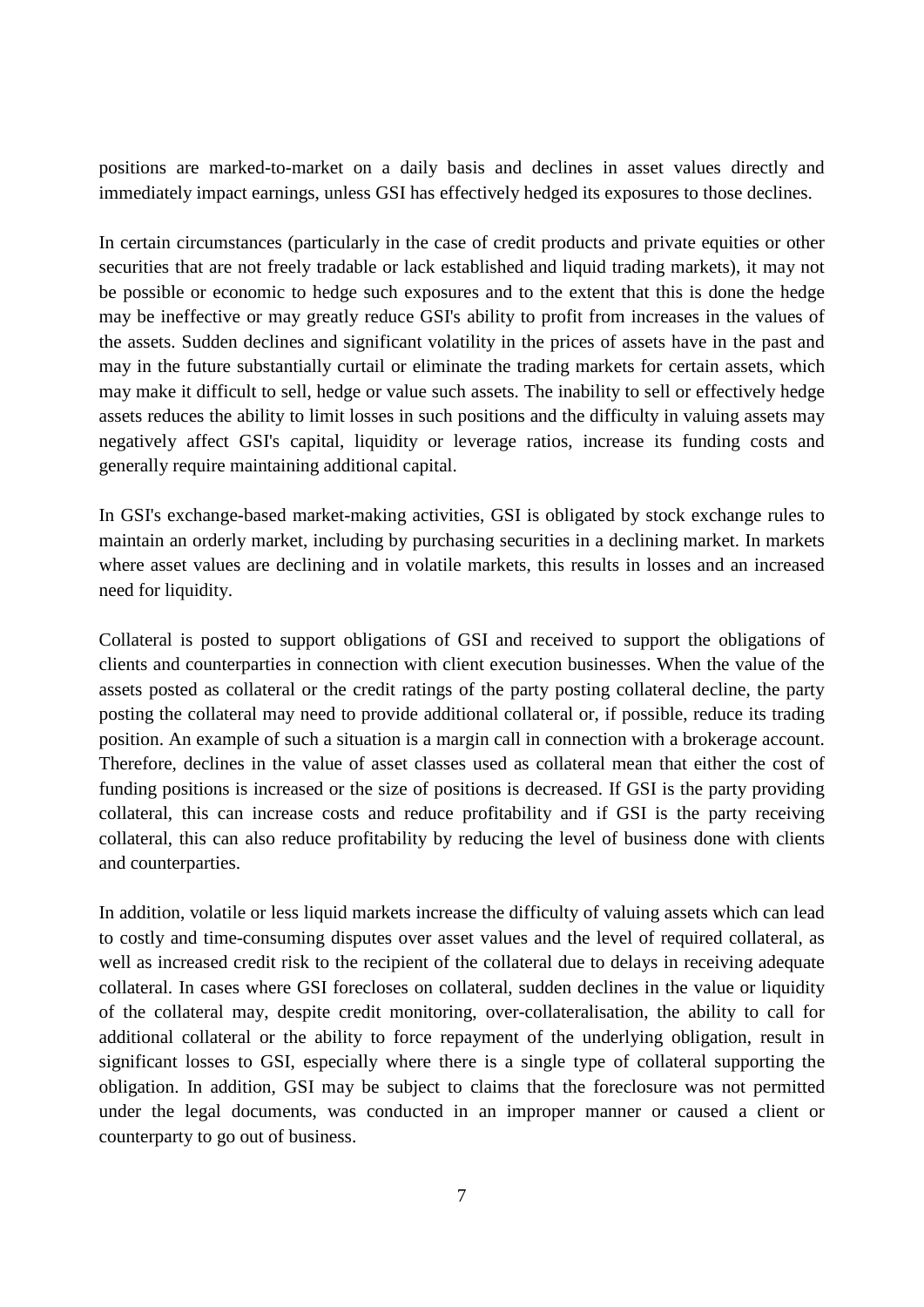Any of the factors describe in the foregoing may lead to significant losses of GSI and may have an adverse effect on GSI's results of operations.

# <span id="page-7-0"></span>**4. Risks related to Brexit**

On January 31, 2020, the U.K. left the EU. GSI expects considerable change in the regulatory framework that will govern transactions and business undertaken by the company in the EU. As a result, GSI faces numerous risks that could adversely affect the conduct of its businesses, its profitability and liquidity. In addition, as a result of GSI establishing third country branches in anticipation of a "hard" Brexit, it will be subject to additional regulation and supervision in those jurisdictions.

GSI is incorporated and headquartered in the U.K., and currently benefits from nondiscriminatory access to EU. clients and infrastructure based on EU treaties and EU legislation, including arrangements for cross-border "passporting" and the establishment of EU branches. The EU and the U.K. Parliament have ratified the Withdrawal Agreement, which provides for a transition period for the U.K. and the EU to negotiate and agree to a framework for their future relationship. The transition period is currently scheduled to end on 31 December 2020 and the relationship between the U.K. and the EU beyond that date is uncertain. At the end of the transition period, firms based in the U.K. are expected to lose their existing access arrangements to the EU markets.

As necessary, certain client relationships and activities currently undertaken by GSI may be transitioned to other EU subsidiaries of The Goldman Sachs Group, Inc., which may result in a decline in GSI's net revenues and profitability, and could adversely affect its businesses and liquidity.

In addition, Brexit has created an uncertain political and economic environment in the U.K., and may create such environments in current EU member states. Political and economic uncertainty has in the past led to, and the impact of Brexit could lead to, declines in market liquidity and activity levels, volatile market conditions, a contraction of available credit, changes in interest rates or exchange rates, weaker economic growth and reduced business confidence all of which could adversely impact GSI's business.

# <span id="page-7-1"></span>**II. REGULATORY AND LEGAL RISKS**

In the category, "Regulatory and Legal Risks" the risks are classified according to their materiality. The most material risks are mentioned first.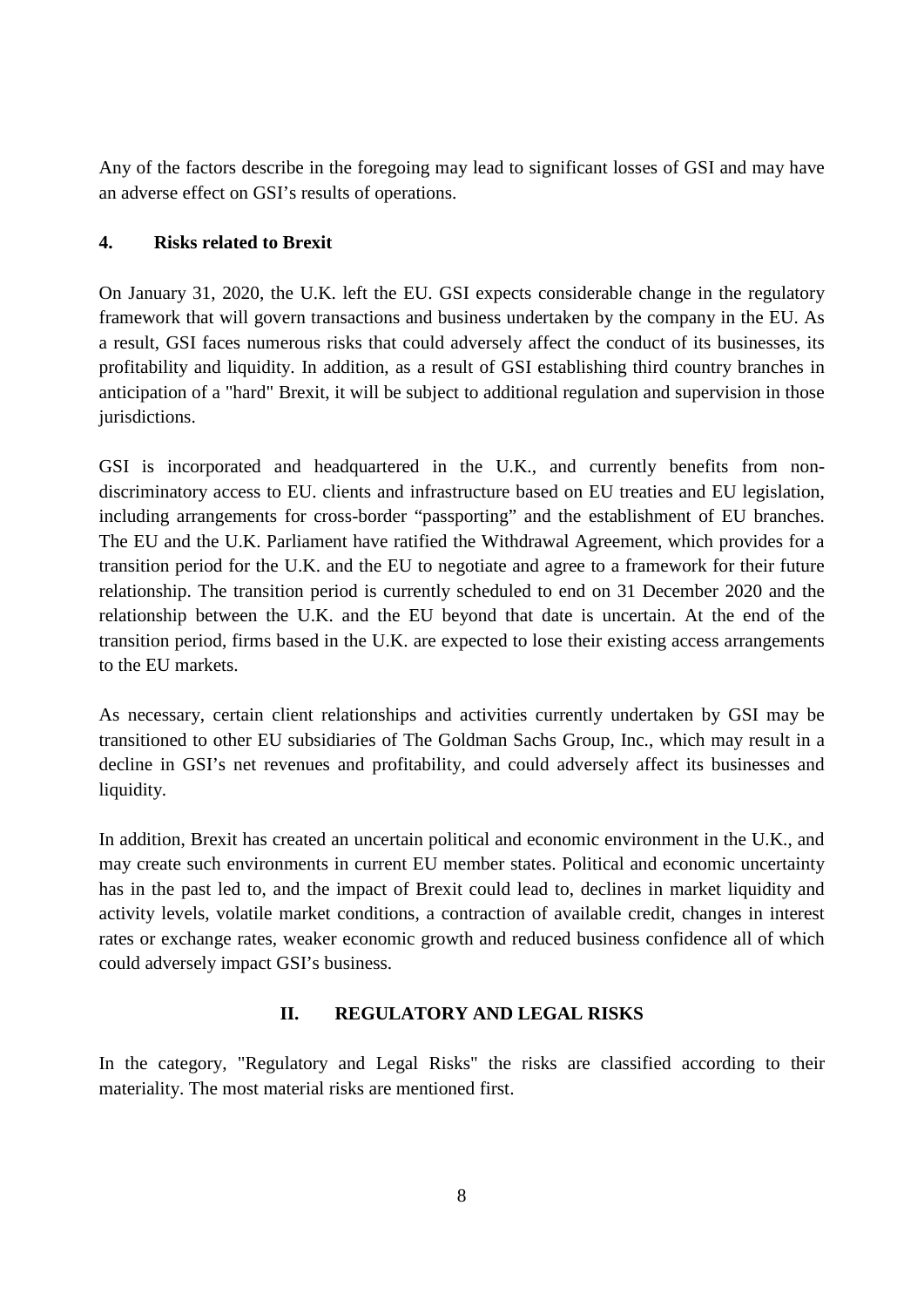## <span id="page-8-0"></span>**1. Risks relating to legislative changes, changes in the regulatory environment and proceedings by regulatory authorities**

As a participant in the financial services industry and a subsidiary of a systemically important financial institution, GSI is subject to extensive regulation, principally in the U.K., and the EU more generally, but also in the U.S. as a subsidiary of the Goldman Sachs Group and in certain other jurisdictions, GSI faces the risk of significant intervention by law enforcement, regulatory and tax authorities, as well as private litigation, in all jurisdictions in which it conducts its businesses. In many cases, GSI's activities have been and may continue to be subject to overlapping and divergent regulation in different jurisdictions. Among other things, as a result of law enforcement authorities, regulators or private parties challenging GSI's compliance with laws and regulations, GSI or its employees have been and could be fined, criminally charged or sanctioned, prohibited from engaging in certain business activities, subject to limitations or conditions on its business activities including higher capital requirements, or subjected to new or substantially higher taxes or other governmental charges in connection with the conduct of its businesses or with respect to its employees. These limitations or conditions may limit business activities and negatively impact GSI's profitability.

In addition to the impact on the scope and profitability of GSI's business activities, day-to-day compliance with laws and regulations has involved and will, except to the extent that some of these regulations are modified or otherwise repealed, continue to involve significant amounts of time, including that of GSI's senior leaders and that of a large number of dedicated compliance and other reporting and operational personnel, all of which may negatively impact GSI's profitability.

If there are new laws or regulations or changes in the enforcement of existing laws or regulations applicable to GSI's businesses or those of GSI's clients, including capital, liquidity, leverage, long-term debt, total loss-absorbing capacity ("**TLAC**") and margin requirements, restrictions on other business practices, reporting requirements, requirements relating to the implementation of the EU Bank Recovery and Resolution Directive, tax burdens and compensation restrictions, that are imposed on a limited subset of financial institutions (whether based on size, method of funding, activities, geography or other criteria) which may include GSI or GSG, compliance with these new laws and regulations, or changes in the enforcement of existing laws or regulations, could adversely affect GSI's ability to compete effectively with other institutions that are not affected in the same way. In addition, regulation imposed on financial institutions or market participants generally, such as taxes on financial transactions, could adversely impact levels of market activity more broadly, and thus impact GSI's businesses.

These developments could impact GSI's profitability in the affected jurisdictions, or even make it uneconomic to continue to conduct all or certain businesses in those jurisdictions, or could result in GSI incurring significant costs associated with changing business practices, restructuring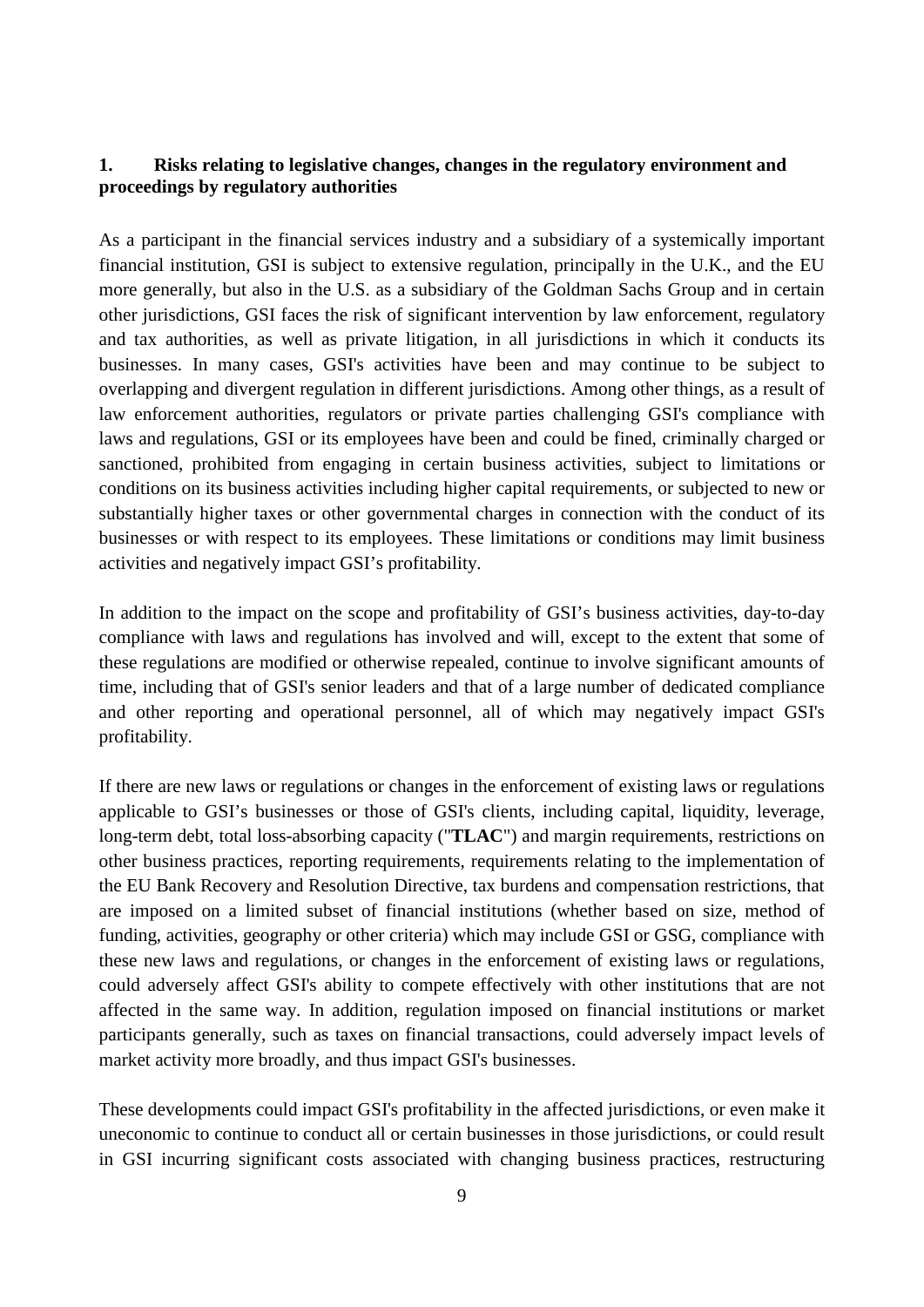businesses, moving all or certain businesses and employees to other locations or complying with applicable capital requirements, including liquidating assets or raising capital in a manner that adversely increases GSI's funding costs or otherwise adversely affects its shareholder and creditors.

The implementation of higher capital requirements, the liquidity coverage ratio, the net stable funding ratio, requirements relating to long-term debt and TLAC and the prohibition on proprietary trading and the sponsorship of, or investment in, covered funds by the Volcker Rule may continue to adversely affect GSI's profitability and competitive position, particularly if these requirements do not apply, or do not apply equally, to GSI's competitors or are not implemented uniformly across jurisdictions.

GSI is also subject to laws and regulations relating to the privacy of the information of clients, employees or others, and any failure to comply with these laws and regulations could expose GSI to liability and/or reputational damage. As new privacy-related laws and regulations are implemented, the time and resources needed for GSI to comply with such laws and regulations, as well as GSI's potential liability for non-compliance and reporting obligations in the case of data breaches, may significantly increase.

In addition, GSI's businesses are increasingly subject to laws and regulations relating to surveillance, encryption and data on-shoring in the jurisdictions in which GSI operates. Compliance with these laws and regulations may require GSI to change its policies, procedures and technology for information security, which could, among other things, make GSI more vulnerable to cyber attacks and misappropriation, corruption or loss of information or technology.

Increasingly, regulators and courts have sought to hold financial institutions liable for the misconduct of their clients where such regulators and courts have determined that the financial institution should have detected that the client was engaged in wrongdoing, even though the financial institution had no direct knowledge of the activities engaged in by its client. Regulators and courts have also increasingly found liability as a "control person" for activities of entities in which financial institutions or funds controlled by financial institutions have an investment, but which they do not actively manage. In addition, regulators and courts continue to seek to establish "fiduciary" obligations to counterparties to which no such duty had been assumed to exist. To the extent that such efforts are successful, the cost of, and liabilities associated with, engaging in brokerage, clearing, market-making, prime brokerage, investing and other similar activities could increase significantly. To the extent that GSI has fiduciary obligations in connection with acting as a financial adviser or investment adviser or in other roles for individual, institutional, sovereign or investment fund clients, any breach, or even an alleged breach, of such obligations could have materially negative legal, regulatory and reputational consequences.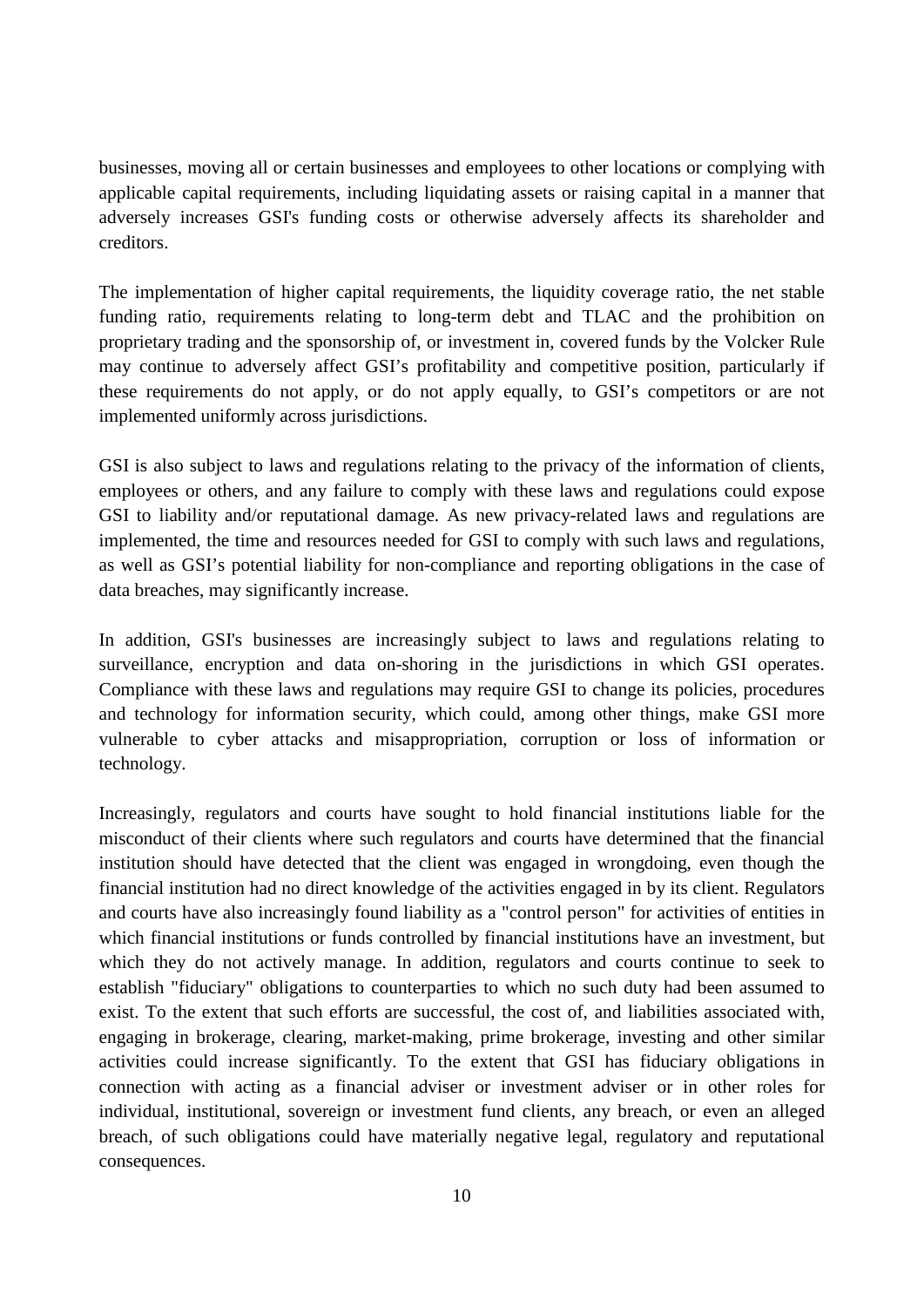## <span id="page-10-0"></span>**2. Risks related to legal liability**

Substantial civil or criminal liability or significant regulatory action against GSI could have material adverse financial effects or cause significant reputational harm, which in turn could seriously harm business prospects. GSI faces significant legal risks in its businesses, and the volume of claims and amount of damages and penalties claimed in litigation and regulatory proceedings against financial institutions remain high. GSI is, from time to time, subject to a number of other investigations and reviews by, and in some cases has received requests for documents and information from, various governmental and regulatory bodies and selfregulatory organisations relating to various aspects of GSI's businesses and operations. From experience, legal claims by clients increase in a market downturn and employment-related claims increase following periods of headcount reduction. Additionally, governmental entities have been and are plaintiffs in certain of the legal proceedings in which GSI is involved, and it may face future civil or criminal actions or claims by the same or other governmental entities, as well as follow-on civil litigation that is often commenced after regulatory settlements.

Significant settlements by several large financial institutions with governmental entities have been publicly announced. The trend of large settlements with governmental entities may adversely affect the outcomes for other financial institutions in similar actions, especially where governmental officials have announced that the large settlements will be used as the basis or a template for other settlements. The uncertain regulatory enforcement environment makes it difficult to estimate probable losses, which can lead to substantial disparities between legal reserves and subsequent actual settlements or penalties.

GSI is subject to laws and regulations worldwide, including the U.S. Foreign Corrupt Practices Act and the U.K. Bribery Act, relating to corrupt and illegal payments to, and hiring practices with regard to, government officials and others. Violations of these or similar laws and regulations could result in significant monetary penalties, severe restrictions on GSI's activities and damage to its reputation.

Resolution of a criminal matter involving GSI or its employees could lead to increased exposure to civil litigation, could adversely affect GSI's reputation, could result in penalties or limitations on GSI's ability to conduct its activities generally or in certain circumstances and could have other negative effects.

# <span id="page-10-1"></span>**3. Risks related to resolution and recovery planning**

The circumstances in which a resolution authority would exercise its "bail-in" powers to recapitalise a failing entity by writing down its unsecured debt or converting it into equity are uncertain. If these powers were to be exercised (or if there was a suggestion that they could be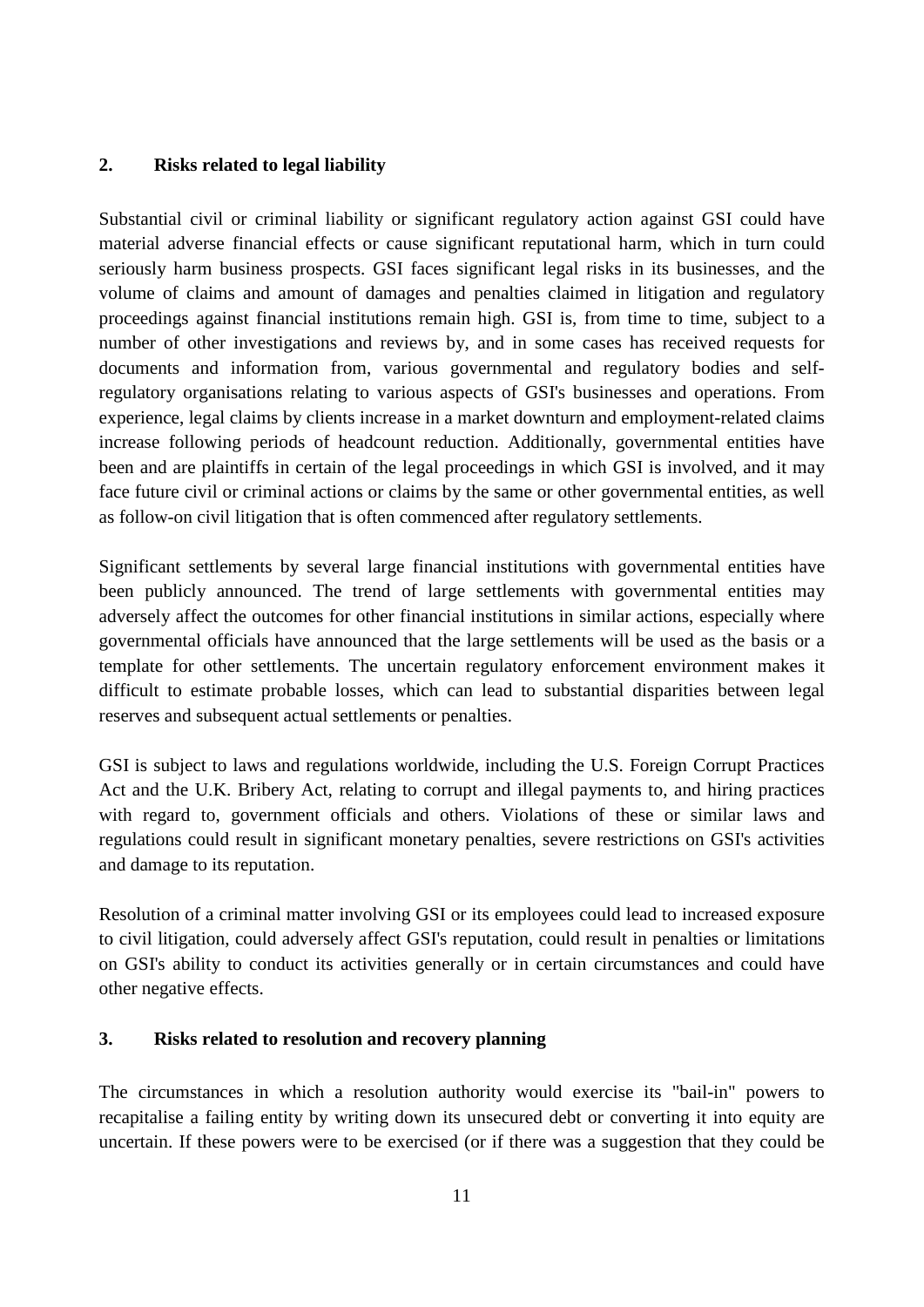exercised) in respect of GSI, such exercise would likely have a material adverse effect on the value of debt investments in GSI, including a potential loss of some or all of such investments.

#### <span id="page-11-0"></span>**III. BUSINESS AND INDUSTRY RISKS**

In the category "Business and Industry Risks", the risks are classified according to their materiality. The most material risks are mentioned first.

#### <span id="page-11-1"></span>**1. Risks in connection with a failure of the risk management framework**

GSI seeks to monitor and control its risk exposure through a risk and control framework encompassing a variety of separate, but complementary financial, credit, operational, compliance and legal reporting systems, internal controls, management review processes and other mechanisms. GSI's risk management process seeks to balance its ability to profit from marketmaking positions and underwriting activities with its exposure to potential losses. Whilst GSI employs a broad and diversified set of risk monitoring and risk mitigation techniques, those techniques and the judgements that accompany their application cannot anticipate every economic and financial outcome or the specifics and timing of such outcomes. Thus, in the course of its activities, the company has incurred and may in the future incur losses. Market conditions in recent years have involved unprecedented dislocations and highlight the limitations inherent in using historical data to manage risk.

The models that GSI uses to assess and control its risk exposures reflect assumptions about the degrees of correlation or lack thereof among prices of various asset classes or other market indicators. In times of market stress or other unforeseen circumstances previously uncorrelated indicators may become correlated, or conversely previously correlated indicators may move in different directions. These types of market movements have at times limited the effectiveness of GSI's hedging strategies and have caused it to incur significant losses, and they may do so in the future. These changes in correlation have been and may in the future be exacerbated where other market participants are using risk or trading models with assumptions or algorithms that are similar to GSI's. In these and other cases, it may be difficult to reduce GSI's risk positions due to the activity of other market participants or widespread market dislocations, including circumstances where asset values are declining significantly or no market exists for certain assets. In addition, the use of models in connection with risk management and numerous other critical activities presents risks that such models may be ineffective, either because of poor design or ineffective testing, improper or flawed inputs, as well as unpermitted access to such models resulting in unapproved or malicious changes to the model or its inputs.

To the extent that GSI has positions through its market-making or origination activities or it makes investments directly through its investing activities, including private equity, that do not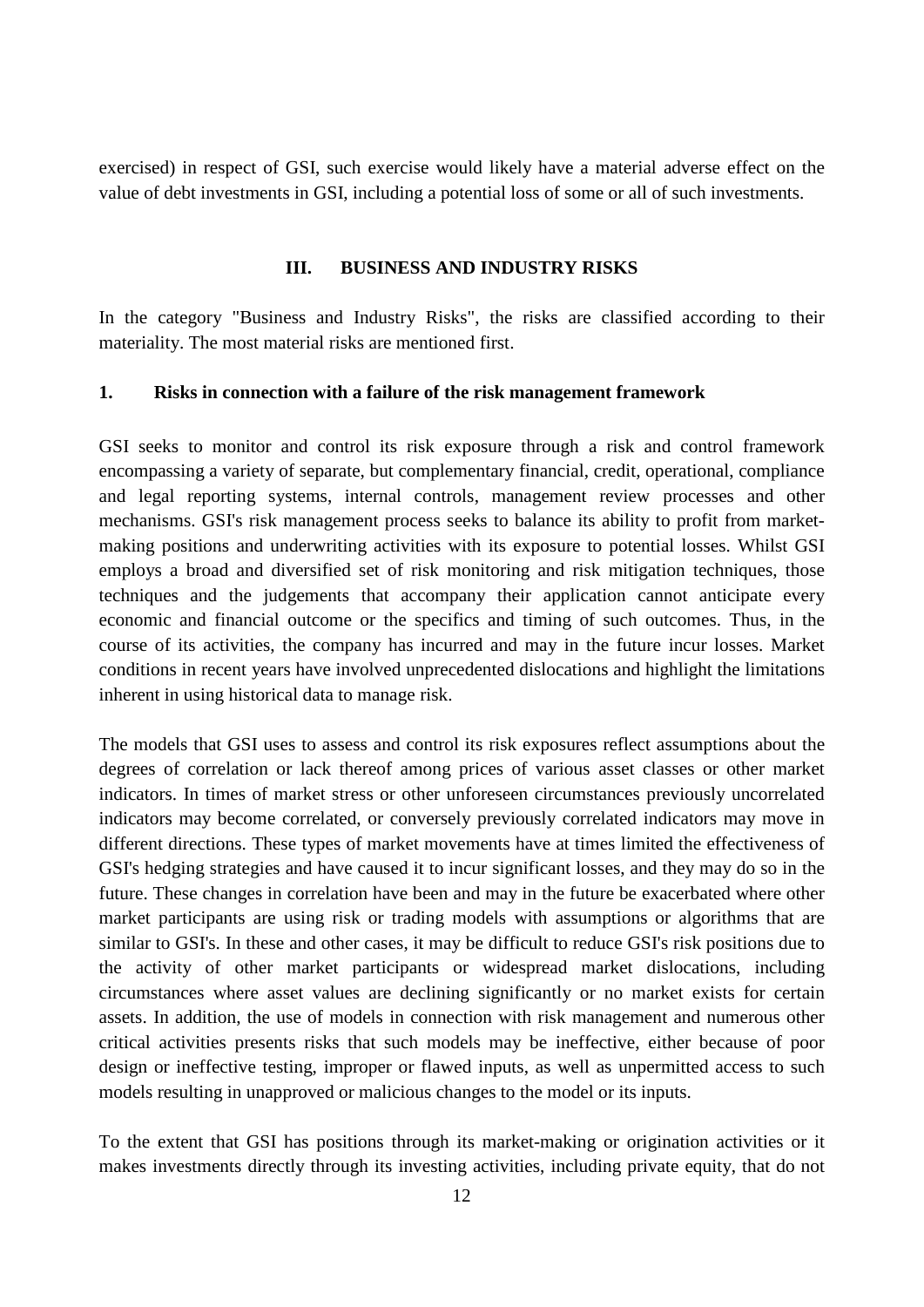have an established liquid trading market or are otherwise subject to restrictions on sale or hedging, GSI may not be able to reduce its positions and therefore reduce its risk associated with those positions. In addition, to the extent permitted by applicable law and regulation, GSI invests its own capital in private equity, credit, real estate and hedge funds that it manages and limitations on its ability to withdraw some or all of its investments in these funds, whether for legal, reputational or other reasons, may make it more difficult for GSI to control the risk exposures relating to these investments.

Prudent risk management, as well as regulatory restrictions, may cause GSI to limit its exposure to counterparties, geographic areas or markets, which may limit its business opportunities and increase the cost of funding or hedging activities.

Thus, as a consequence of a inadequacy or lapse of GSI`s risk management framework, it may, in the course of its activities, incur losses and its financial condition or results of operations could be materially and adversely affected.

### <span id="page-12-0"></span>**2. Risks related to liquidity**

Liquidity is essential to GSI's businesses. It is of critical importance to GSI, as most of the failures of financial institutions have occurred in large part due to insufficient liquidity. GSI's liquidity may be impaired by an inability to access secured and/or unsecured debt markets, an inability to access funds from GSG or other affiliates, an inability to sell assets or redeem investments or unforeseen outflows of cash or collateral. This situation may arise due to circumstances that GSI may be unable to control, such as a general market disruption or an operational problem that affects third parties or GSI or its affiliates or even by the perception amongst market participants that GSI, or other market participants, are experiencing greater liquidity risk.

GSI employs structured products to benefit its clients and hedge its own risks. The financial instruments that GSI holds and the contracts to which it is a party are often complex, and these complex structured products often do not have readily available markets to access in times of liquidity stress. GSI's investing and financing activities may lead to situations where the holdings from these activities represent a significant portion of specific markets, which could restrict liquidity for GSI's positions.

Further, GSI's ability to sell assets may be impaired if there is not generally a liquid market for such assets, as well as in circumstances where other market participants are seeking to sell similar assets at the same time, as is likely to occur in a liquidity or other market crisis or in response to changes to rules or regulations. In addition, financial institutions with which GSI interacts may exercise set-off rights or the right to require additional collateral, including in difficult market conditions, which could further impair GSI's liquidity.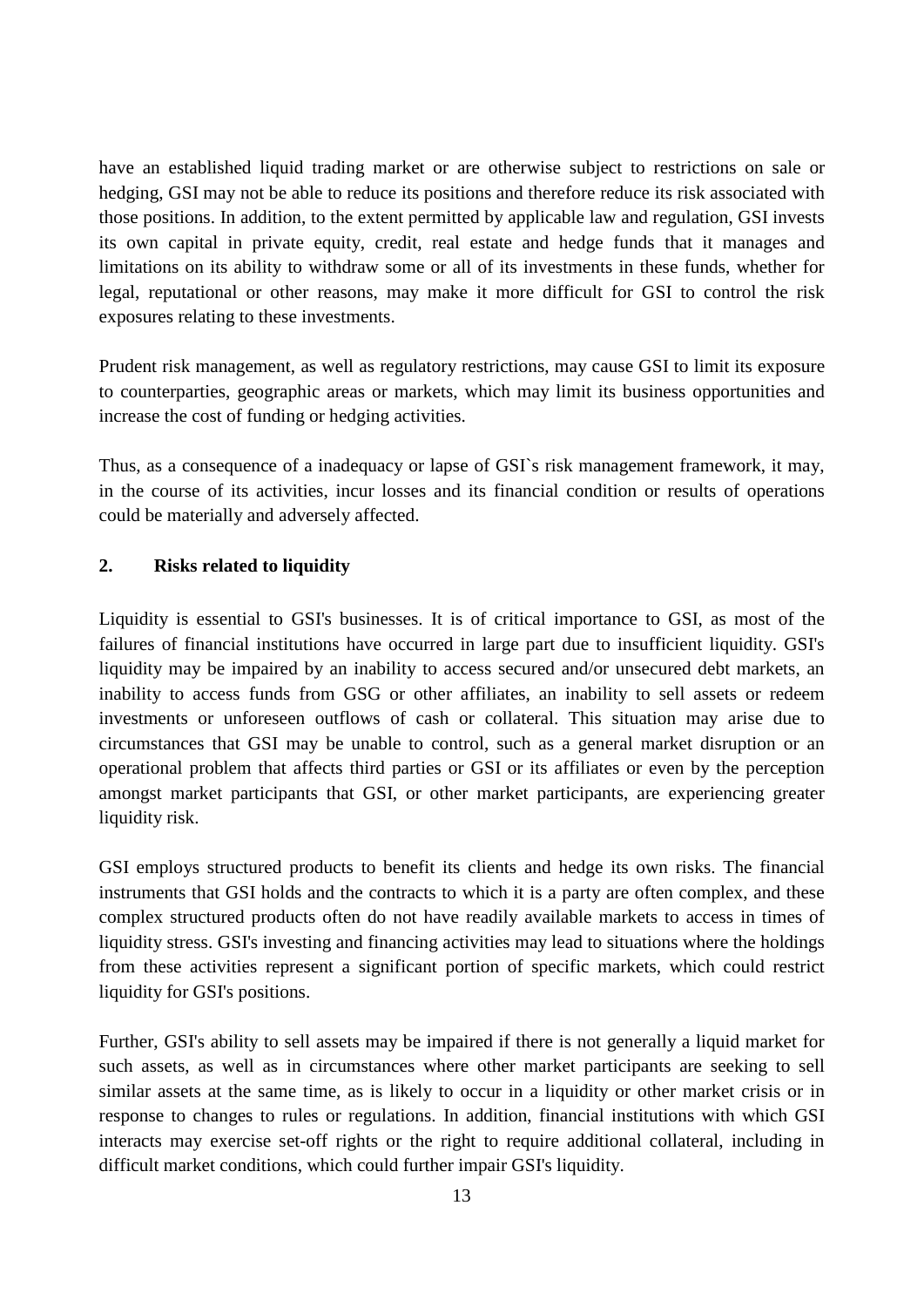GSI is an indirect, wholly-owned operating subsidiary of GSG and depends on GSG for capital and funding. The credit ratings of GSI and those of GSG are important to GSI's liquidity. A reduction in GSI's and / or GSG's credit ratings could adversely affect GSI's liquidity and competitive position, increase borrowing costs, limit access to the capital markets or funding from GSG or trigger obligations under certain provisions in some trading and collateralised financing contracts. Under these provisions, counterparties could be permitted to terminate contracts with GSI or GSG or require additional collateral. Termination of trading and collateralised financing contracts could cause losses and impair liquidity by requiring GSG or GSI to find other sources of financing or to make significant cash payments or securities movements.

GSI's and GSG's cost of obtaining long-term unsecured funding is directly related to both the credit spreads of GSI and GSG. Increases in the credit spreads of GSI and/or GSG can significantly increase the cost of this funding. Changes in credit spreads are continuous, marketdriven, and subject at times to unpredictable and highly volatile movements. The credit spreads of GSI and/or GSG are also influenced by market perceptions of GSI's and/or GSG's creditworthiness and movements in the costs to purchasers of credit default swaps referenced to GSG's long-term debt. The market for credit default swaps has proven to be extremely volatile and at times has lacked a high degree of transparency or liquidity.

Regulatory changes relating to liquidity may also negatively impact GSI's results of operations and competitive position. Numerous regulations have been adopted or proposed to introduce more stringent liquidity requirements for large financial institutions. These regulations address, among other matters, liquidity stress testing, minimum liquidity requirements, wholesale funding, restrictions on short-term debt and structured notes issued by top-tier holding companies and prohibitions on parent guarantees that are subject to certain cross-defaults. New and prospective liquidity-related regulations may overlap with, and be impacted by, other regulatory changes, including rules relating to minimum long-term debt requirements and TLAC, capital, leverage and resolution and recovery frameworks applicable to large financial institutions. Given the overlapping and complex interactions among these new and prospective regulations, they may have unintended cumulative effects, and their full impact will remain uncertain, while regulatory reforms are being adopted and market practices develop.

### <span id="page-13-0"></span>**3. Risks in connection with the concentration of risk**

Concentration of risk increases the potential for significant losses in market-making, underwriting and investing activities. The number and size of these transactions has affected and may in the future affect GSI's results of operations in a given period. Moreover, because of concentration of risk, GSI may suffer losses even when economic and market conditions are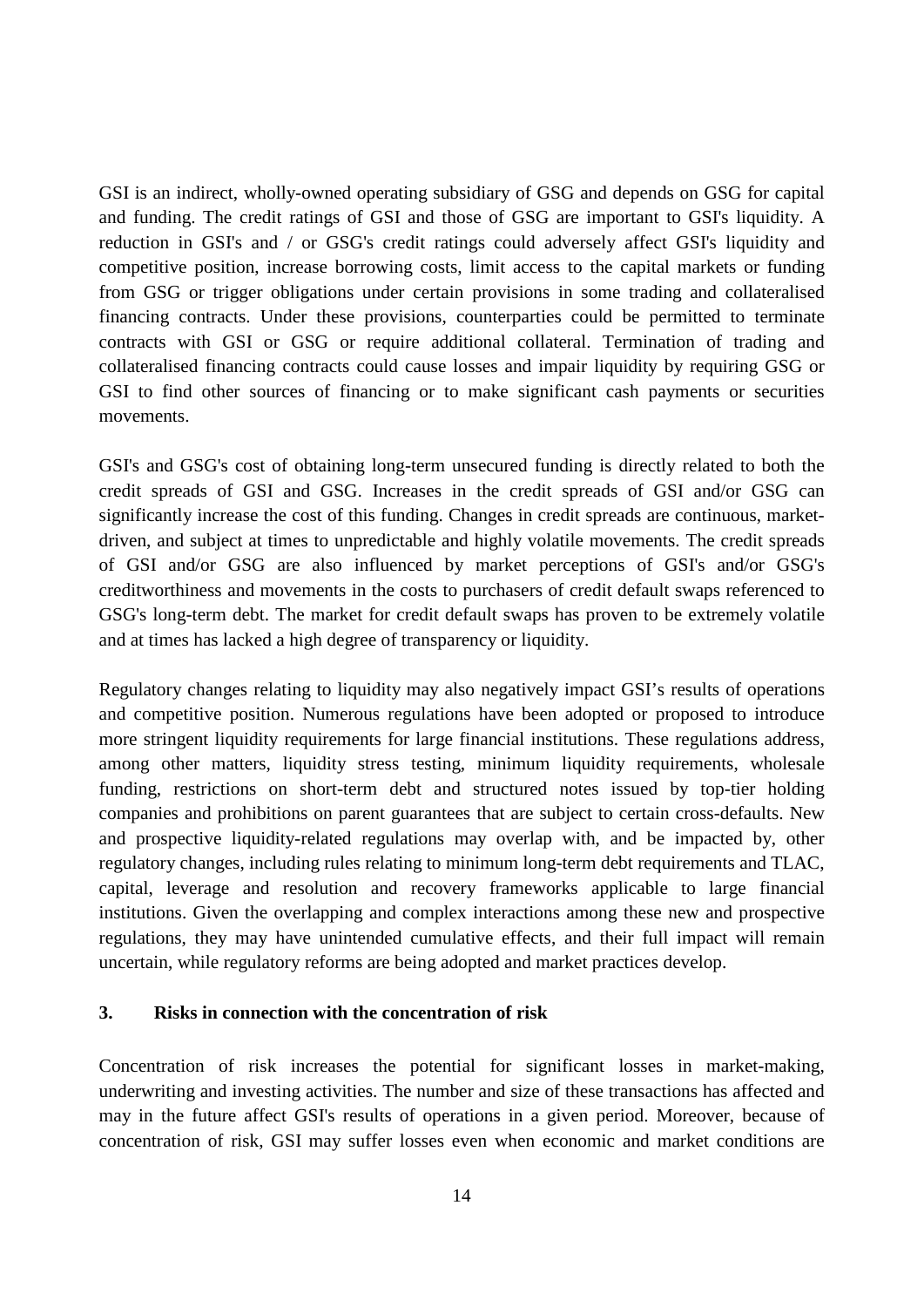generally favourable for competitors. Disruptions in the credit markets can make it difficult to hedge these credit exposures effectively or economically.

In the ordinary course of business, GSI may be subject to a concentration of credit risk to a particular counterparty, borrower, issuer, including sovereign issuers, or geographic area or group of related countries, such as the EU. A failure or downgrade of, or default by, such entities could negatively impact GSI's businesses, perhaps materially, and the systems by which GSI sets limits and monitors the level of its credit exposure to individual entities, industries, countries and regions may not function as anticipated. Regulatory reforms, including the European Market Infrastructure Regulation and the Dodd-Frank Wall Street Reform and Consumer Protection Act have led to increased centralisation of trading activity through particular clearing houses, central agents or exchanges, which has significantly increased GSI's concentration of risk with respect to these entities. While GSI's activities expose it to many different industries, counterparties and countries, GSI routinely executes a high volume of transactions with counterparties engaged in financial services activities, including brokers and dealers, commercial banks, clearing houses and exchanges. This has resulted in significant credit concentration with respect to these counterparties which increases the potential for significant losses in market-making, underwriting and investing activities.

# <span id="page-14-0"></span>**4. Risks related to competition**

To the extent GSI expands into new business areas and new geographic regions, it will face competitors with more experience and more established relationships with clients, regulators and industry participants in the relevant market, which could adversely affect its ability to expand. Governments and regulators have recently adopted regulations, imposed taxes, adopted compensation restrictions or otherwise put forward various proposals that have impacted or may impact GSI's ability to conduct certain of its businesses in a cost-effective manner or at all in certain or all jurisdictions, including proposals relating to restrictions on the type of activities in which financial institutions are permitted to engage. These or other similar rules, many of which do not apply to all GSI's competitors, could impact its ability to compete effectively.

Pricing and other competitive pressures in GSI's businesses have continued to increase, particularly in situations where some competitors may seek to increase market share by reducing prices. For example, in connection with investment banking and other engagements, in response to competitive pressure GSI has experienced the company has extended and priced credit at levels that may not always fully compensate it for the risks taken.

The financial services industry is highly interrelated in that a significant volume of transactions occur among a limited number of members of that industry. Many transactions are syndicated to other financial institutions and financial institutions are often counterparties in transactions. This has led to claims by other market participants and regulators that such institutions have colluded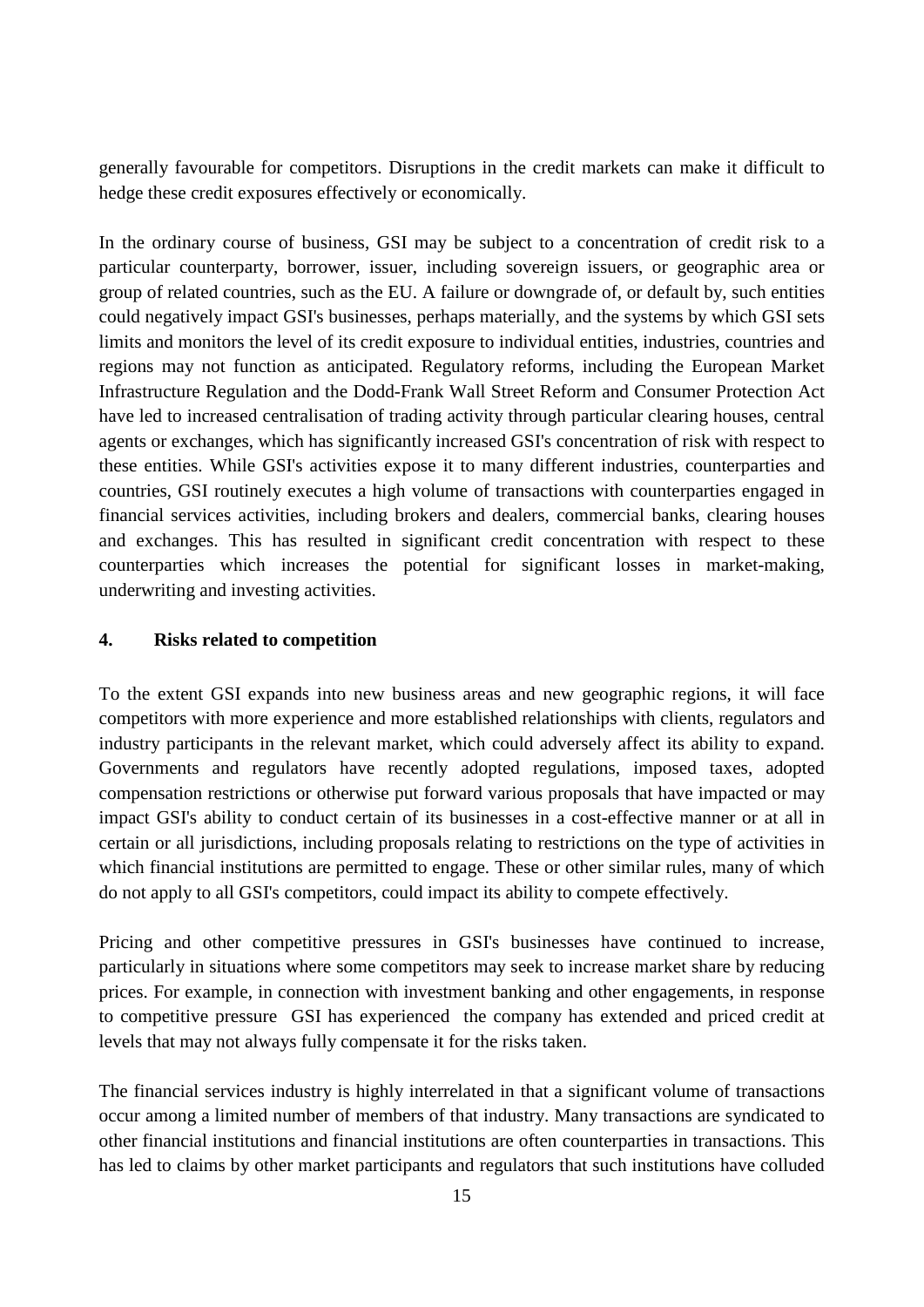in order to manipulate markets or market prices, including allegations that antitrust laws have been violated. While GSI has extensive procedures and controls that are designed to identify and prevent such activities, allegations of such activities, particularly by regulators, can have a negative reputational impact and can subject GSI to large fines and settlements, and potentially significant penalties, including treble damages.

#### <span id="page-15-0"></span>**5. Risks related to conflict of interest**

A failure to appropriately identify and address potential conflicts of interest could adversely affect GSI's businesses. Due to the broad scope of the Goldman Sachs Group's businesses and client base, GSI regularly addresses potential conflicts of interest, including situations where services to a particular client or the Goldman Sachs Group's own investments or other interests conflict, or are perceived to conflict, with the interests of that client or another client, as well as situations where one or more of its businesses have access to material non-public information that may not be shared with other businesses within the Goldman Sachs Group and situations where it may be a creditor of an entity with which the Goldman Sachs Group also has an advisory or other relationship.

Extensive procedures and controls are in place that are designed to identify and address conflicts of interest, including those designed to prevent the improper sharing of information among businesses. However, appropriately identifying and dealing with conflicts of interest is complex and difficult, and GSI's reputation, which is one of its most important assets, could be damaged and the willingness of clients to enter into transactions with GSI may be affected if it fails, or appears to fail, to identify, disclose and deal appropriately with conflicts of interest. In addition, potential or perceived conflicts could give rise to litigation or regulatory enforcement actions. Additionally, GS Group's *One Goldman Sachs* initiative aims to increase collaboration amongst its businesses, which may increase the potential for actual or perceived conflicts of interest and improper information sharing.

### <span id="page-15-1"></span>**6. Risks related to the composition of GSI's client base**

GSI's client base is not the same as that of its major competitors. GSI's businesses may have a higher or lower percentage of clients in certain industries or markets than some or all of its competitors. Therefore, unfavorable industry developments or market conditions affecting certain industries or markets have resulted in the past and may result in the future in GSI's businesses underperforming relative to similar businesses of a competitor if its businesses have a higher concentration of clients in such industries or markets.

Correspondingly, favourable or simply less adverse developments or market conditions involving industries or markets in a business where GSI has a lower concentration of clients in such industry or market have also resulted in the past and may result in the future in GSI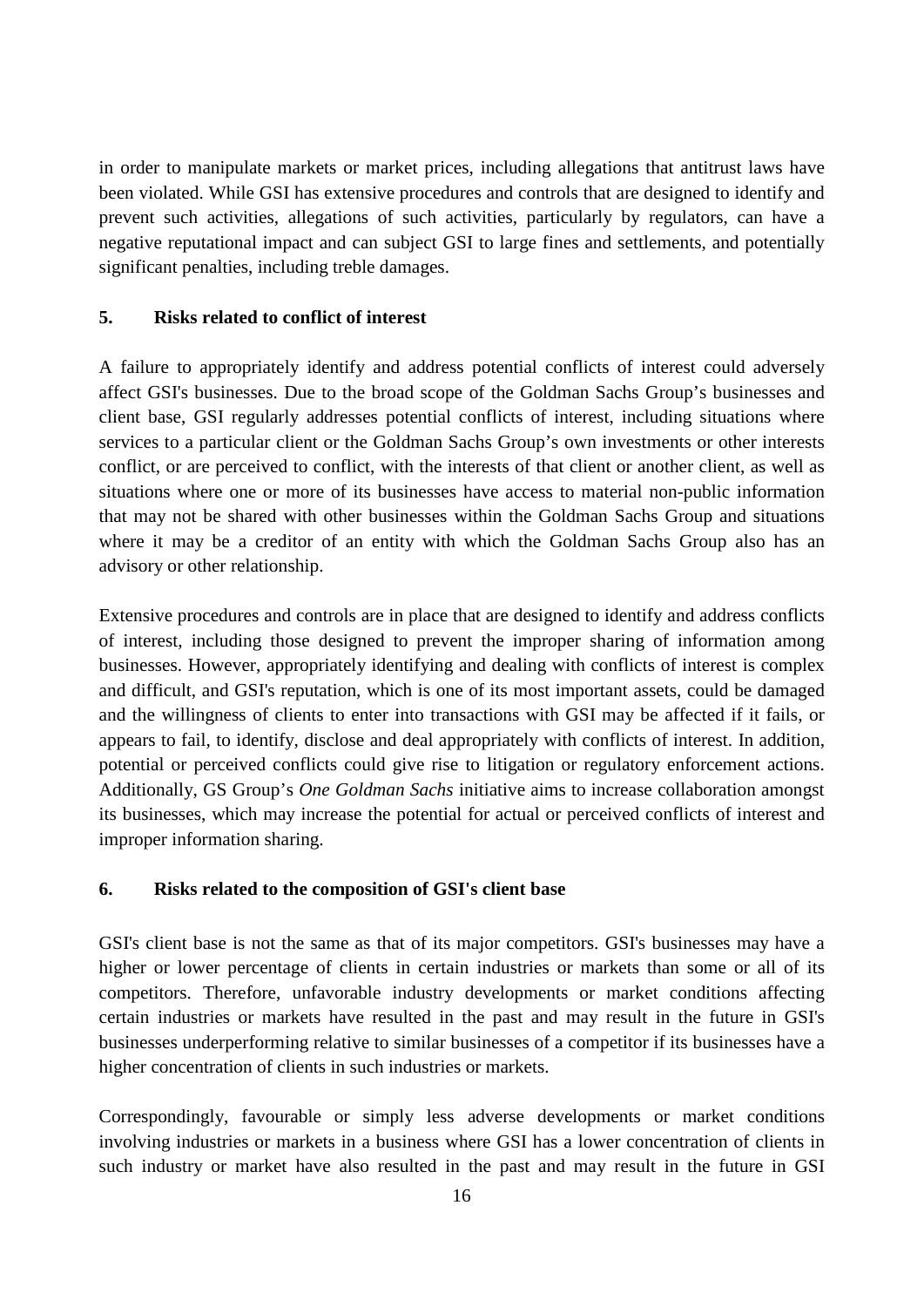underperforming relative to a similar business of a competitor that has a higher concentration of clients in such industry or market. For example, GSI has a smaller corporate client base in its market-making businesses than many of its peers and therefore GSI's competitors may benefit more from increased activity by corporate clients.

# <span id="page-16-0"></span>**7. Risks related to credit quality**

GSI is exposed to the risk that third parties who owe money, securities or other assets will not perform their obligations. These parties may default on their obligations to GSI due to bankruptcy, lack of liquidity, operational failure or other reasons. A failure of a significant market participant, or even concerns about a default by such an institution, could lead to significant liquidity problems, losses or defaults by other institutions, which in turn could adversely affect GSI.

GSI is also subject to the risk that its rights against third parties may not be enforceable in all circumstances. In addition, deterioration in the credit quality of third parties whose securities or obligations are held by GSI including a deterioration in the value of collateral posted by third parties to secure their obligations to GSI under derivatives contracts and loan agreements, could result in losses and / or adversely affect GSI's ability to rehypothecate or otherwise use those securities or obligations for liquidity purposes.

A significant downgrade in the credit ratings of GSI's counterparties could also have a negative impact on GSI's results. While in many cases GSI is permitted to require additional collateral from counterparties that experience financial difficulty, disputes may arise as to the amount of collateral GSI is entitled to receive and the value of pledged assets. The termination of contracts and the foreclosure on collateral may subject GSI to claims for the improper exercise of its rights. Default rates, downgrades and disputes with counterparties as to the valuation of collateral typically increase significantly in times of market stress, increased volatility and illiquidity.

### <span id="page-16-1"></span>**8. Risks related to derivative transactions**

GSI is party to a large number of derivative transactions, including credit derivatives. Many of these derivative instruments are individually negotiated and non-standardised, which can make exiting, transferring or settling positions difficult. Many credit derivatives require that GSI deliver to the counterparty the underlying security, loan or other obligation in order to receive payment. In a number of cases, GSI does not hold the underlying security, loan or other obligation and may not be able to obtain the underlying security, loan or other obligation. This could cause GSI to forfeit the payments due under these contracts or result in settlement delays with the attendant credit and operational risk as well as increased costs to GSI.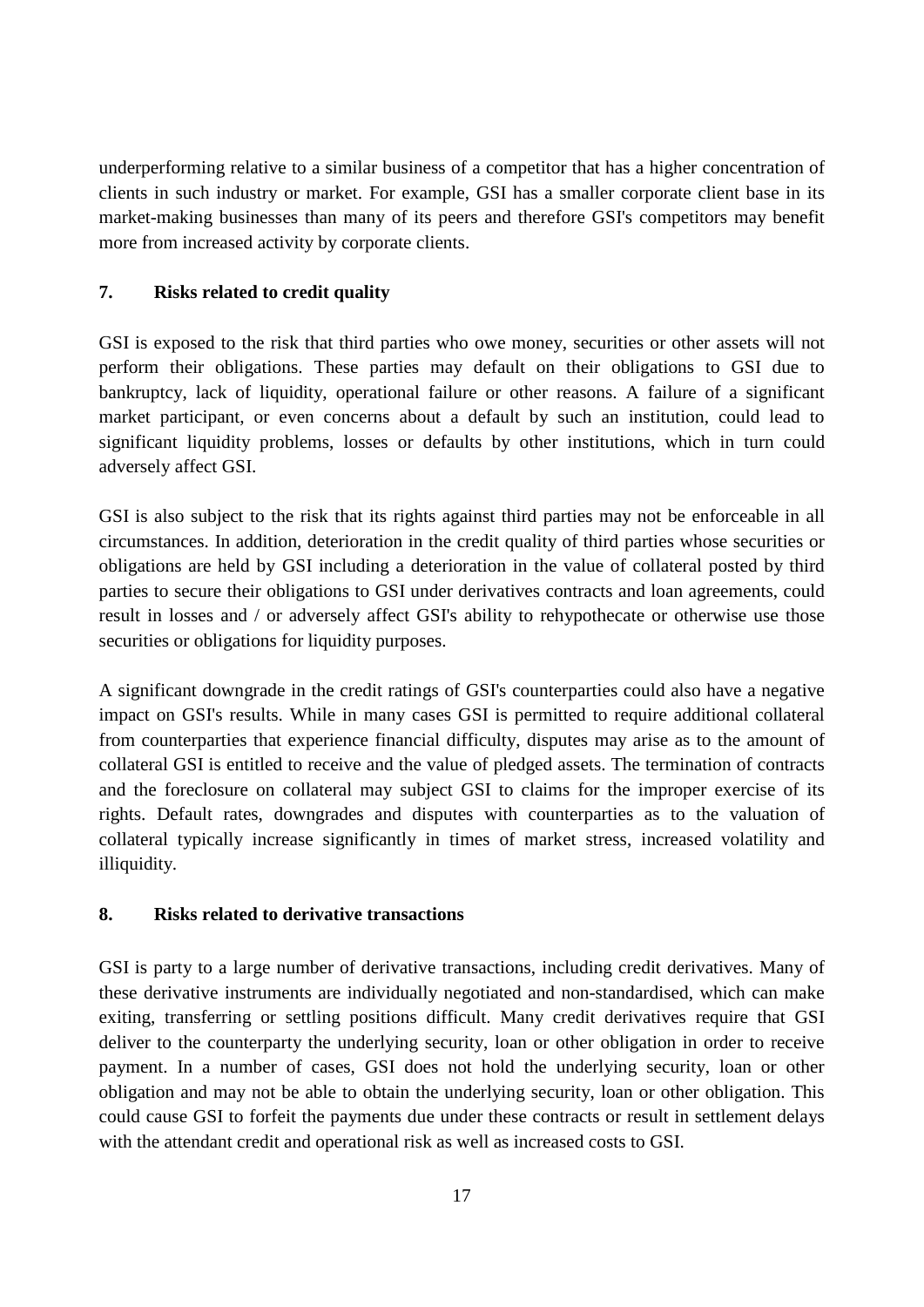As a signatory to the International Swaps and Derivatives Association Universal Resolution Stay Protocol (the "**ISDA Universal Protocol**") and the International Swaps and Derivatives Association 2018 U.S. Resolution Stay Protocol (collectively, the "**ISDA Protocols**"), GSI may not be able to exercise termination rights and other remedies against counterparties and, as this new regime has not yet been tested, GSI may suffer risks or losses that it would not have expected to suffer if it could immediately close out transactions upon a termination event. Various non-U.S. regulators have also proposed regulations contemplated by the ISDA Universal Protocol, which might result in additional limitations on GSI's ability to exercise remedies against counterparties. The impact of the ISDA Protocols and these rules and regulations extend to repurchase agreements and other instruments that are not derivative contracts, and their impact will depend on the development of market practices and structures.

Derivative contracts and other transactions entered into with third parties are not always confirmed by the counterparties or settled on a timely basis. While the transaction remains unconfirmed or during any delay in settlement, GSI is subject to heightened credit and operational risk and in the event of a default may find it more difficult to enforce its rights.

In addition, as new complex derivative products are created, covering a wider array of underlying credit and other instruments, disputes about the terms of the underlying contracts could arise, which could impair GSI's ability to effectively manage its risk exposures from these products and subject it to increased costs. The provisions of legislation requiring central clearing of credit derivatives and other over-the-counter ("**OTC**") derivatives, or a market shift toward standardised derivatives, could reduce the risk associated with these transactions, but under certain circumstances could also limit GSI's ability to develop derivatives that best suit the needs of clients and to hedge its own risks, and could adversely affect GSI's profitability and increase credit exposure to central clearing platforms.

#### <span id="page-17-0"></span>**9. Risks related to new business initiatives**

GSI faces enhanced risks as new business initiatives lead it to transact with a broader array of clients and counterparties and expose it to new asset classes and new markets. A number of GSI's recent and planned business initiatives and expansions of existing businesses may bring it into contact, directly or indirectly, with individuals and entities that are not within GSI's traditional client and counterparty base and expose it to new asset classes and new markets. For example, GSI continues to transact business and invest in new regions, including a wide range of emerging and growth markets.

New business initiatives expose GSI to new and enhanced risks, including risks associated with dealing with governmental entities, reputational concerns arising from dealing with different types of clients, counterparties and investors, greater regulatory scrutiny of these activities, increased credit-related, market, sovereign and operational risks, risks arising from accidents or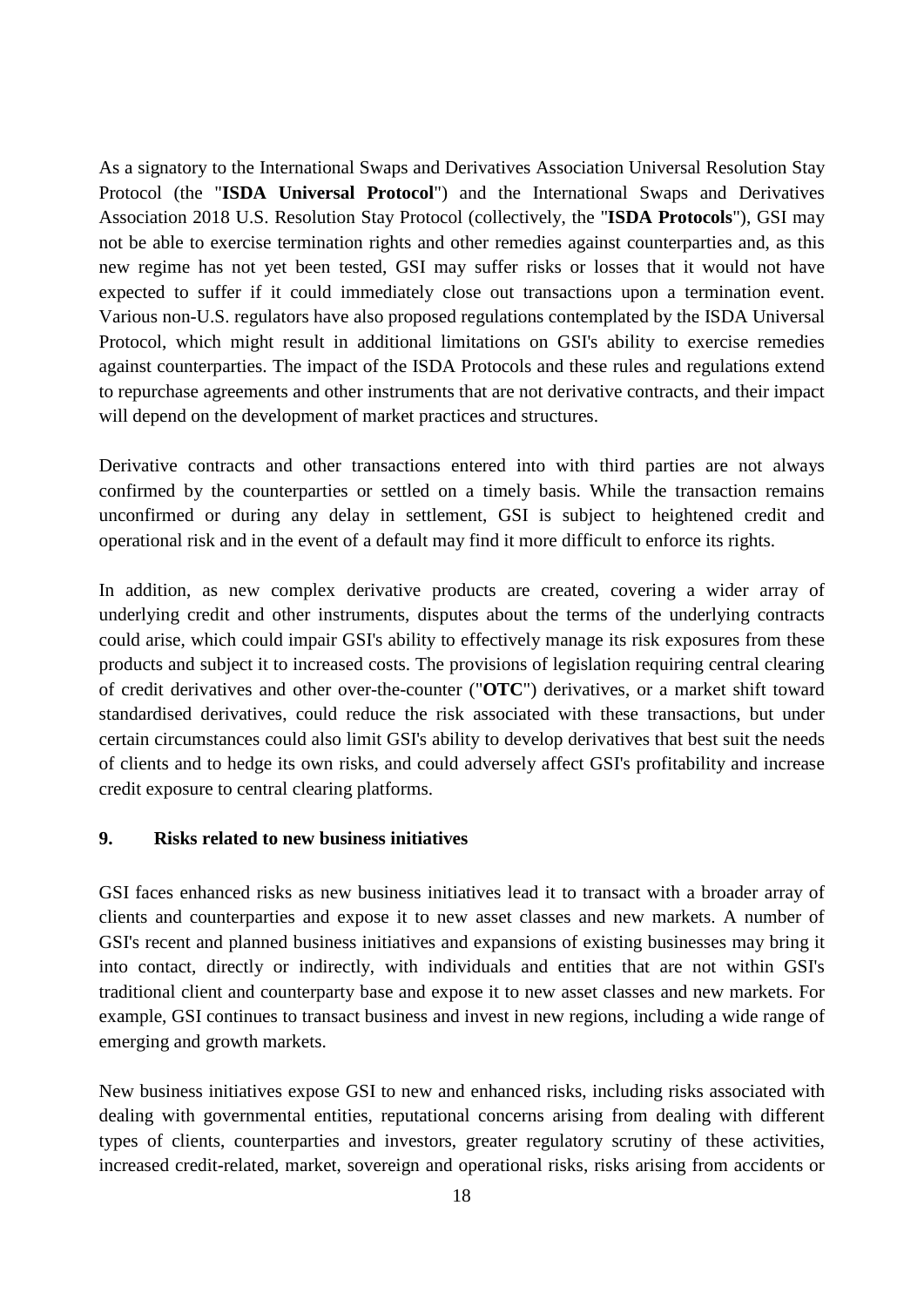acts of terrorism, and reputational concerns with the manner in which certain assets are being operated or held or in which GSI interacts with these counterparties. Legal, regulatory and reputational risks may also exist in connection with activities and transactions involving new products or markets where there is regulatory uncertainty or where there are different or conflicting regulations depending on the regulator or the jurisdiction involved, particularly where transactions in such products may involve multiple jurisdictions.

#### <span id="page-18-0"></span>**10. Risks related to changes in underliers**

Certain of GSI's businesses and its funding may be adversely affected by changes in the reference rates, currencies, indices, baskets, exchange-traded funds ("**ETFs**") or other financial metrics (the underlier) to which the products offered by GSI or funding raised by GSI are linked, in particular by changes in or the discontinuance of IBORs.

Many of the products that GSI owns or that it offers, such as structured notes, warrants, swaps or security-based swaps, pay interest or determine the principal amount to be paid at maturity or in the event of default by reference to rates or by reference to another underlier. In the event that the composition of the underlier is significantly changed, by reference to rules governing such underlier or otherwise, the underlier ceases to exist (for example, in the event that the London Interbank Offered Rate ("**LIBOR**") is discontinued, a country withdraws from the Euro or links its currency to or delinks its currency from another currency or benchmark, or an index or ETF sponsor materially alters the composition of an index or ETF) or the underlier ceases to be recognised as an acceptable market benchmark, GSI may experience pricing volatility, loss of market share in certain products, adverse tax or accounting impacts, compliance, legal and operational costs and risks associated with client disclosures, as well as systems disruption, model disruption and other business continuity issues. In addition, uncertainty relating to IBORs could result in increased capital requirements for GSI given potential low transaction volumes, a lack of liquidity or limited observability for exposures linked to IBORs or any emerging successor rates and operational incidents associated with changes in and the discontinuance of IBORs.

There is uncertainty as to how the financial services industry will address the discontinuance of designated rates in contracts and financial instruments or such designated rates ceasing to be acceptable reference rates. This uncertainty could ultimately result in client disputes and litigation surrounding the proper interpretation of GSI's IBOR-based contracts and financial instruments.

Further, the discontinuation of an IBOR, changes in an IBOR or changes in market acceptance of any IBOR as a reference rate may also adversely affect the yield on loans or securities held by GSI, amounts paid on securities GSI has issued, amounts received and paid on derivative instruments GSI has entered into, the value of such loans, securities or derivative instruments,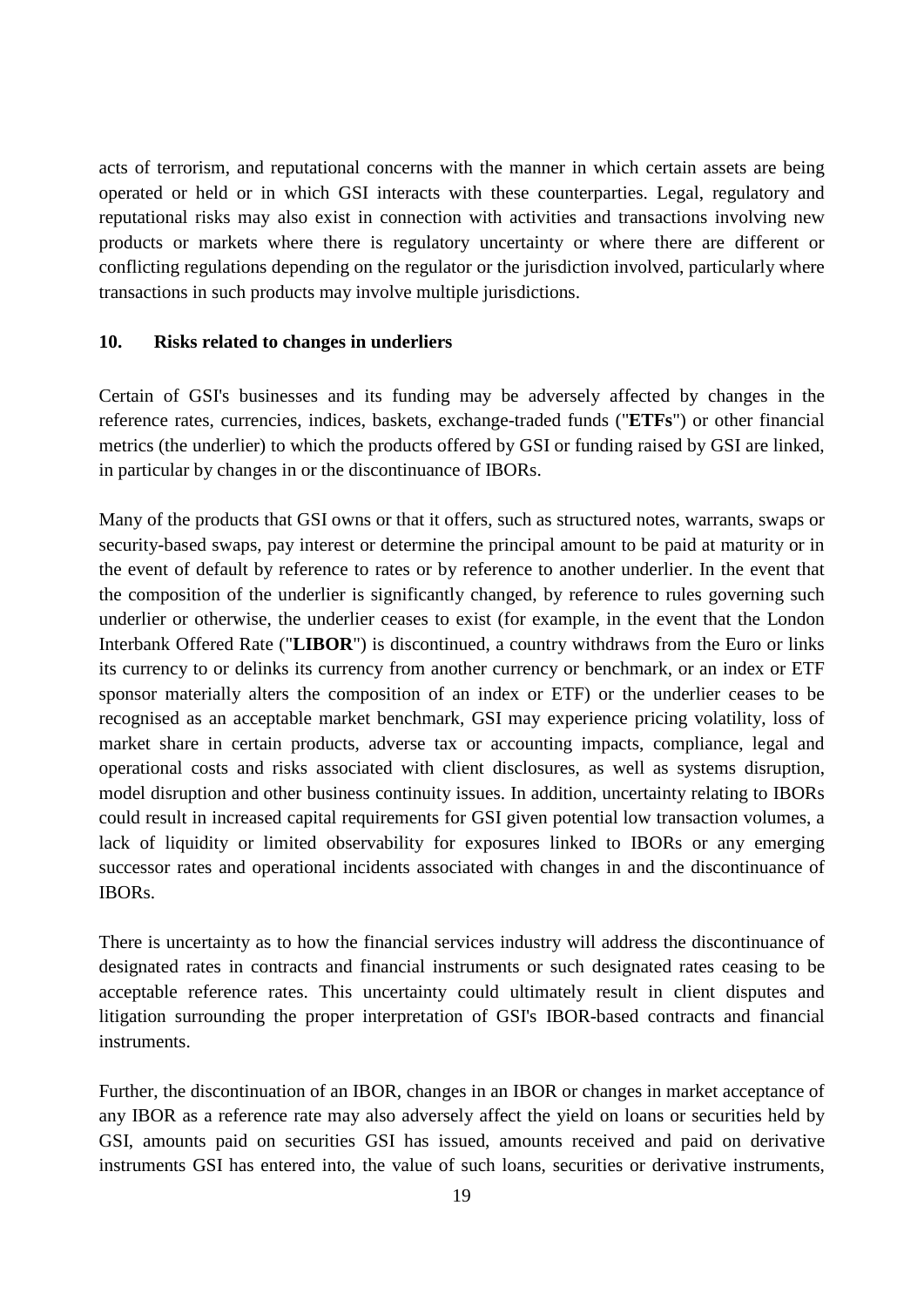the trading market for securities, the terms of new loans being made using different or modified reference rates, GSI's ability to effectively use derivative instruments to manage risk, or the availability or cost of the GSI's floating-rate funding and its exposure to fluctuations in interest rates.

Such changes in an underlier or underliers could result in GSI's hedges being ineffective or otherwise result in losses on a product or having to pay more or receive less on securities that GSI owns or has issued. In addition, such uncertainty could result in lengthy and costly litigation.

#### <span id="page-19-0"></span>**11. Risks in connection with operating in multiple jurisdictions**

In conducting GSI's businesses and maintaining and supporting its global operations, GSI is subject to risks of possible nationalisation, expropriation, price controls, capital controls, exchange controls and other restrictive governmental actions, as well as the outbreak of hostilities or acts of terrorism. For example, sanctions have been imposed by the U.S. and EU on certain individuals and companies in Russia and Venezuela. In many countries, the laws and regulations applicable to the securities and financial services industries and many of the transactions in which GSI is involved are uncertain and evolving, and it may be difficult to determine the exact requirements of local laws in every market. Any determination by local regulators that GSI has not acted in compliance with the application of local laws in a particular market or a failure to develop effective working relationships with local regulators could have a significant and negative effect not only on GSI's businesses in that market but also on its reputation generally. Further, in some jurisdictions a failure, or alleged failure, to comply with laws and regulations have subjected and may in the future subject GSI and its personnel not only to civil actions but also criminal actions. GSI is also subject to the enhanced risk that transactions it structures might not be legally enforceable in all cases.

While business and other practices throughout the world differ, GSI is subject in its operations worldwide to rules and regulations relating to corrupt and illegal payments, hiring practices and money laundering, as well as laws relating to doing business with certain individuals, groups and countries, such as the U.S. Foreign Corrupt Practices Act, the USA PATRIOT Act of 2001 and the U.K. Bribery Act.

While GSI has invested and continues to invest significant resources in training and in compliance monitoring, the geographical diversity of its operations, employees and clients, as well as the vendors and other third parties that GSI deals with, greatly increases the risk that GSI may be found in violation of such rules or regulations and any such violation could subject it to significant penalties or adversely affect its reputation.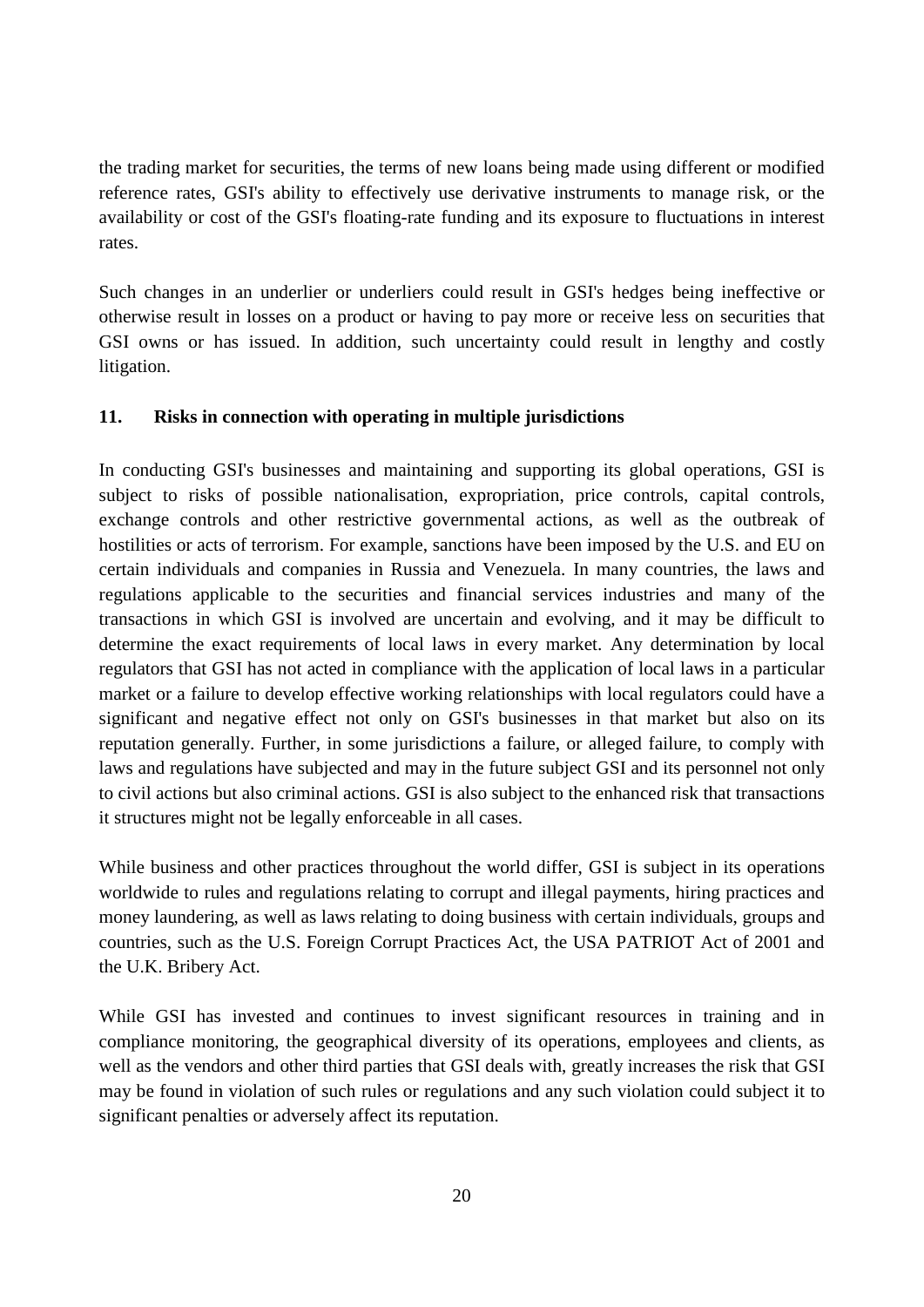In addition, there have been a number of highly publicised cases around the world, involving actual or alleged fraud or other misconduct by employees in the financial services industry in recent years, and GSI has had, and may in the future have, employee misconduct. This misconduct has included and may also in the future include intentional efforts to ignore or circumvent applicable policies, rules or procedures or misappropriation of funds and the theft of proprietary information, including proprietary software. It is not always possible to deter or prevent employee misconduct and the precautions taken to prevent and detect this activity have not been and may not be effective in all cases.

#### <span id="page-20-0"></span>**12. Risks in connection with unforeseen or catastrophic events**

The occurrence of unforeseen or catastrophic events, including the emergence of a pandemic, such as coronavirus, or other widespread health emergency (or concerns over the possibility of such an emergency), terrorist attacks, extreme terrestrial or solar weather events or other natural disasters, could create economic and financial disruptions, and could lead to operational difficulties (including travel limitations) that could impair GSI's ability to manage its businesses and result in losses.

### <span id="page-20-1"></span>**IV. OPERATIONAL RISKS**

In the category "Operational Risks", the risks are classified according to their materiality. The most material risks are mentioned first.

### <span id="page-20-2"></span>**1. Risks in connection with operational infrastructure**

GSI's businesses are highly dependent on its ability to process and monitor, on a daily basis, a very large number of transactions, many of which are highly complex, and occur at high volumes and frequencies, across numerous and diverse markets in many currencies. These transactions, as well as information technology services provided to clients, often must adhere to client-specific guidelines, as well as legal and regulatory standards.

Many rules and regulations worldwide govern GSI's obligations to execute transactions and report such transactions and other information to regulators, exchanges and investors. Compliance with these legal and reporting requirements can be challenging, and GSI has been, and may in the future be, subject to regulatory fines and penalties for failing to follow these rules or to report timely, accurate and complete information in accordance with these rules. As such requirements expand, compliance with these rules and regulations has become more challenging.

The use of computing devices and phones is critical to the work done by GSI's employees and the operation of GSI's systems and businesses and those of its clients and third-party service providers and vendors. Computers and computer networks are subject to various risks, including,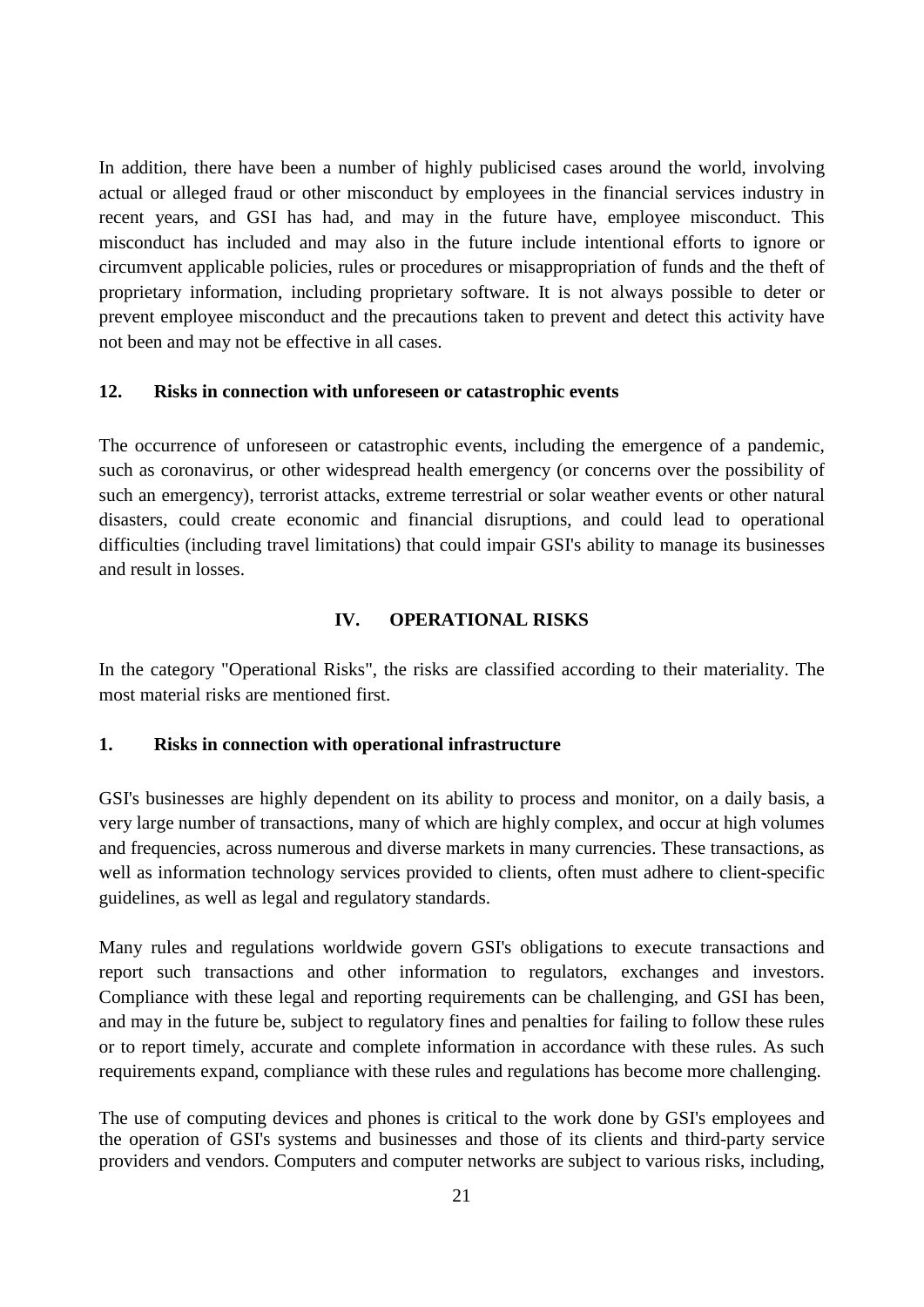among others, cyber attacks, inherent technological defects, system failures and errors by human operators. For example, fundamental security flaws in computer chips found in many types of these computing devices and phones have been reported in the past and may be discovered in the future. Cloud technologies are also critical to the operation of GSI's systems and platforms and GSI's reliance on cloud technologies is growing. Service disruptions may lead to delays in accessing, or the loss of, data that is important to GSI's businesses and may hinder GSI's clients' access to GSI's platforms. Addressing these and similar issues could be costly and affect the performance of these businesses and systems. Operational risks may be incurred in applying fixes and there may still be residual security risks.

Additionally, although the prevalence and scope of applications of distributed ledger technology and similar technologies is growing, the technology is also nascent and may be vulnerable to cyber attacks or have other inherent weaknesses. GSI may be, or may become, exposed to risks related to distributed ledger technology through GSI's facilitation of clients' activities involving financial products linked to distributed ledger technology, such as blockchain or cryptocurrencies, GSI's investments in companies that seek to develop platforms based on distributed ledger technology, and the use of distributed ledger technology by third-party vendors, clients, counterparties, clearing houses and other financial intermediaries.

In addition, GSI faces the risk of operational failure or significant operational delay, termination or capacity constraints of any of the clearing agents, exchanges, clearing houses or other financial intermediaries that it uses to facilitate securities and derivatives transactions, and as interconnectivity with clients grows, GSI will increasingly face the risk of operational failure or significant operational delay with respect to clients' systems.

Despite GSI's resiliency plans and facilities, GSI's ability to conduct business may be adversely impacted by a disruption in the infrastructure that supports its businesses and the communities where GSI is located. This may include a disruption involving electrical, satellite, undersea cable or other communications, internet, transportation or other facilities used by GSI, its employees or third parties with which GSI conducts business, including cloud service providers. These disruptions may occur as a result of events that affect only GSI's buildings or systems or those of such third parties, or as a result of events with a broader impact globally, regionally or in the cities where those buildings or systems are located, including, but not limited, to, natural disasters, war, civil unrest, terrorism, economic or political developments, pandemics and weather events.

In addition, although GSI seeks to diversify its third-party vendors to increase its resiliency, GSI is also exposed to the risk that a disruption or other information technology event at a common service provider to GSI's vendors could impede their ability to provide products or services to GSI. GSI may not be able to effectively monitor or mitigate operational risks relating to its vendors' use of common service providers.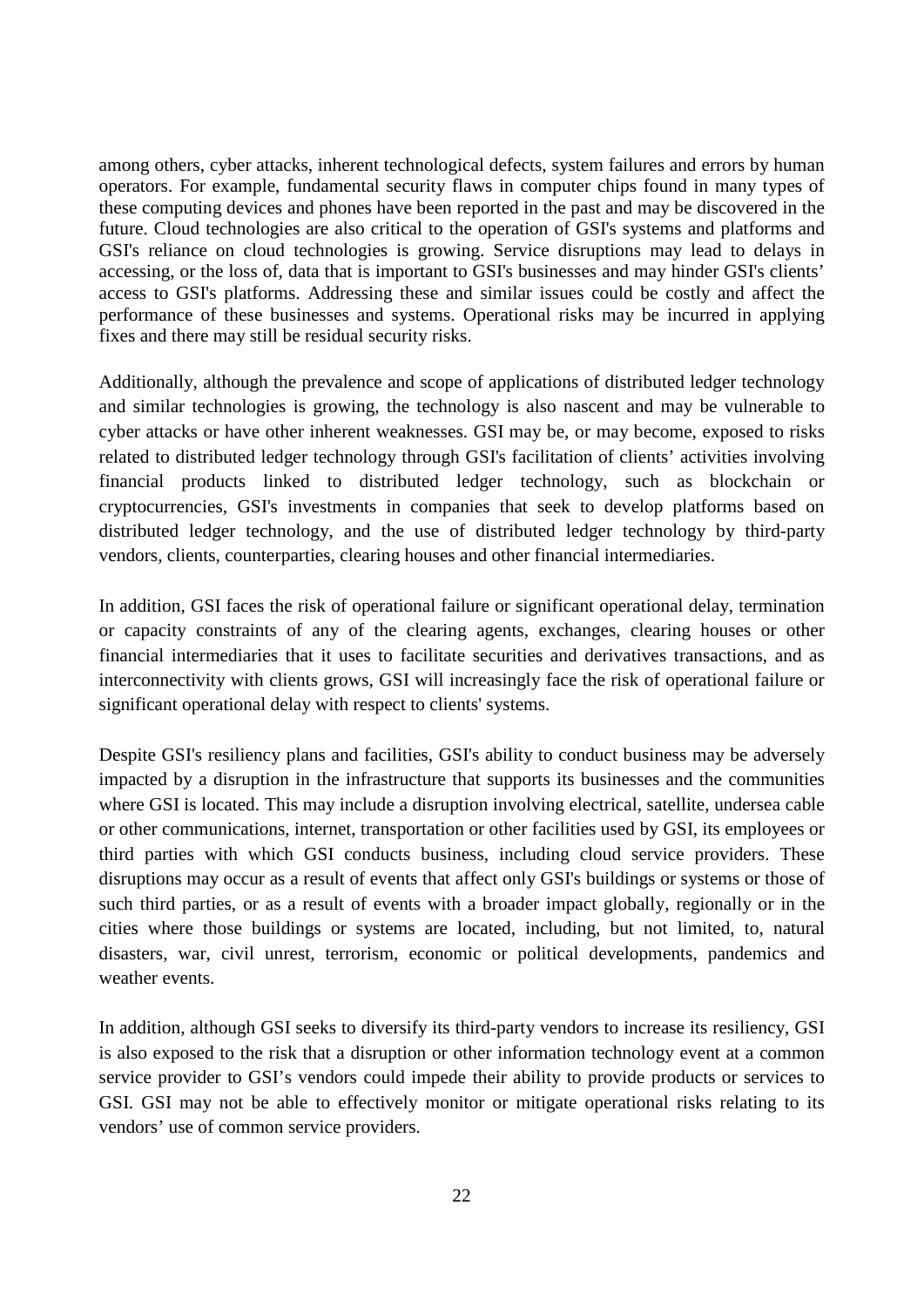### <span id="page-22-0"></span>**2. Risks related to cyber security**

GSI is regularly the target of attempted cyber attacks, including denial-of-service attacks, and must continuously monitor and develop its systems to protect the integrity and functionality of its technology infrastructure and access to and the security of its data. The increasing migration of GSI's communication from devices GSI provides to employee-owned devices presents additional risks of cyber attacks. In addition, due to the interconnectivity with third-party vendors (and their respective service providers), central agents, exchanges, clearing houses and other financial institutions, GSI could be adversely impacted if any of them is subject to a successful cyber attack or other information security event. These impacts could include the loss of access to information or services from the third party subject to the cyber attack or other information security event, which could, in turn, interrupt certain of GSI's businesses.

Despite GSI's efforts to ensure the integrity of its systems and information, it may not be able to anticipate, detect or implement effective preventive measures against all cyber threats, especially because the techniques used are increasingly sophisticated, change frequently and are often not recognised until launched. Cyber attacks can originate from a variety of sources, including third parties who are affiliated with or sponsored by foreign governments or are involved with organised crime or terrorist organisations. Third parties may also attempt to place individuals in GSI's office or induce employees, clients or other users of GSI's systems to disclose sensitive information or provide access to GSI's data or that of its clients, and these types of risks may be difficult to detect or prevent.

Although GSI takes protective measures proactively and endeavours to modify them as circumstances warrant, its computer systems, software and networks may be vulnerable to unauthorised access, misuse, computer viruses or other malicious code, cyber attacks on GSI's vendors and other events that could have a security impact. Due to the complexity and interconnectedness of GSI's systems, the process of enhancing protective measures can itself create a risk of systems disruptions and security issues. In addition, protective measures that GSI employs to compartmentalise its data may reduce its visibility into, and adversely affect its ability to respond to, cyber threats and issues within its systems.

If one or more of such events occur, this potentially could jeopardise GSI or its clients' or counterparties' confidential and other information processed, stored in or transmitted through GSI's computer systems and networks, or otherwise cause interruptions or malfunctions in GSI's operations or those of its clients', its counterparties' or third parties', which could impact their ability to transact with GSI or otherwise result in legal or regulatory action, significant losses or reputational damage. In addition, such an event could persist for an extended period of time before being detected, and, following detection, it could take considerable time for GSI to obtain full and reliable information about the extent, amount and type of information compromised. During the course of an investigation, GSI may not know the full impact of the event and how to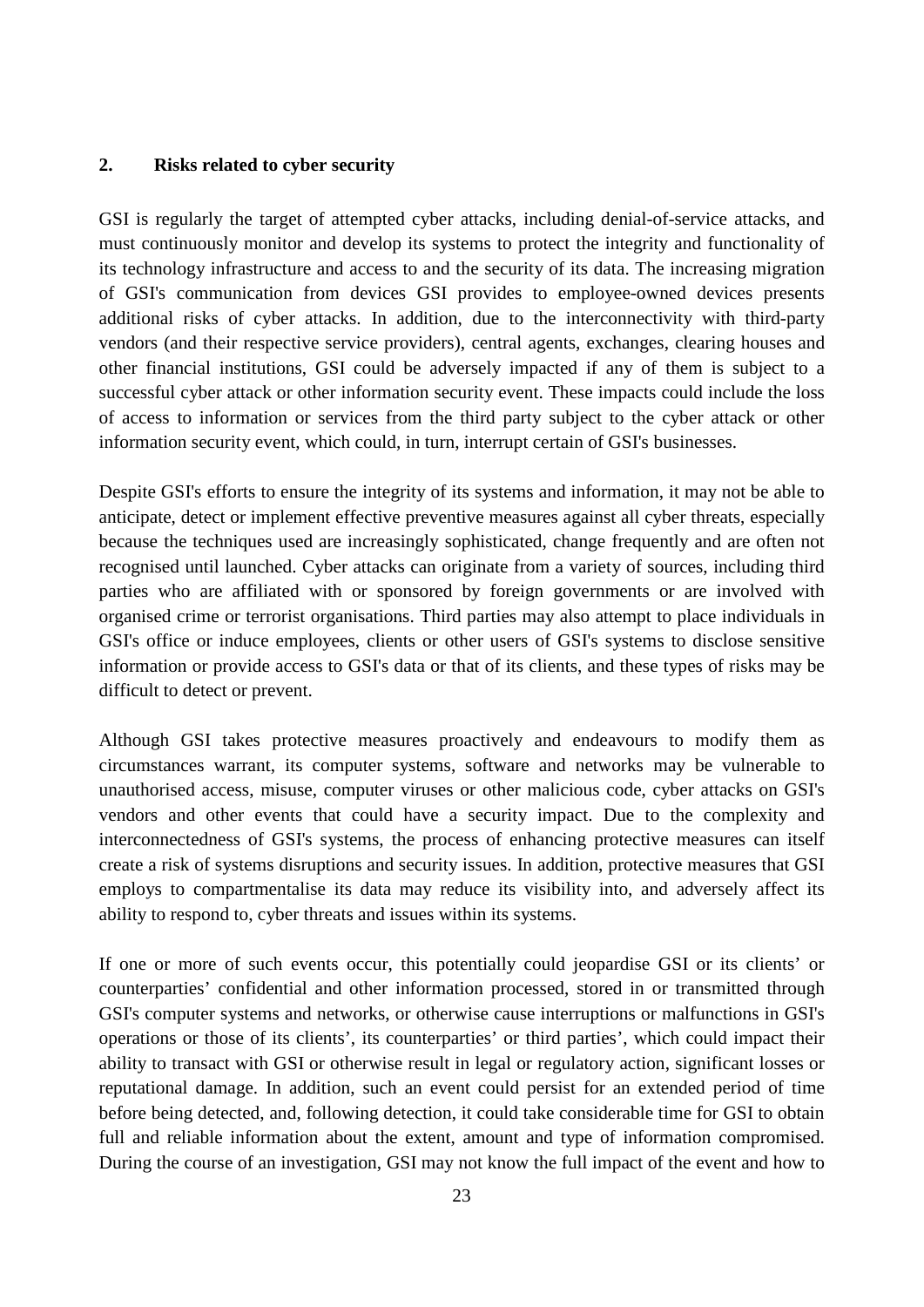remediate it, and actions, decisions and mistakes that are taken or made may further increase the negative effects of the event on GSI's business, results of operations and reputation.

GSI has expended, and expects to continue to expend, significant resources on an ongoing basis to modify its protective measures and to investigate and remediate vulnerabilities or other exposures, but these measures may be ineffective and GSI may be subject to legal or regulatory action, as well as financial losses that are either not insured against or not fully covered through any insurance it maintains.

GSI confidential information may also be at risk from the compromise of clients' personal electronic devices or as a result of a data security breach at an unrelated company. Losses due to unauthorised account activity could harm GSI's reputation and may have adverse effects on its business, financial condition and results of operations.

The increased use of mobile and cloud technologies can heighten these and other operational risks. Certain aspects of the security of such technologies are unpredictable or beyond GSI's control, and the failure by mobile technology and cloud service providers to adequately safeguard their systems and prevent cyber attacks could disrupt GSI's operations and result in misappropriation, corruption or loss of confidential and other information. In addition, there is a risk that encryption and other protective measures, despite their sophistication, may be defeated, particularly to the extent that new computing technologies vastly increase the speed and computing power available.

GSI routinely transmits and receives personal, confidential and proprietary information by email and other electronic means. GSI has discussed and worked with clients, vendors, service providers, counterparties and other third parties to develop secure transmission capabilities and protect against cyber attacks, but does not have, and may be unable to put in place, secure capabilities with all of its clients, vendors, service providers, counterparties and other third parties and it may not be able to ensure that these third parties have appropriate controls in place to protect the confidentiality of the information. An interception, misuse or mishandling of personal, confidential or proprietary information being sent to or received from a client, vendor, service provider, counterparty or other third party could result in legal liability, regulatory action and reputational harm.

## <span id="page-23-0"></span>**3. Risks related to personnel**

GSI's businesses may be adversely affected if it is unable to hire and retain qualified employees. GSI's performance is largely dependent on the talents and efforts of highly skilled people; therefore, GSI's continued ability to compete effectively in its businesses, to manage its businesses effectively and to expand into new businesses and geographic areas depends on its ability to attract new talented and diverse employees and to retain and motivate existing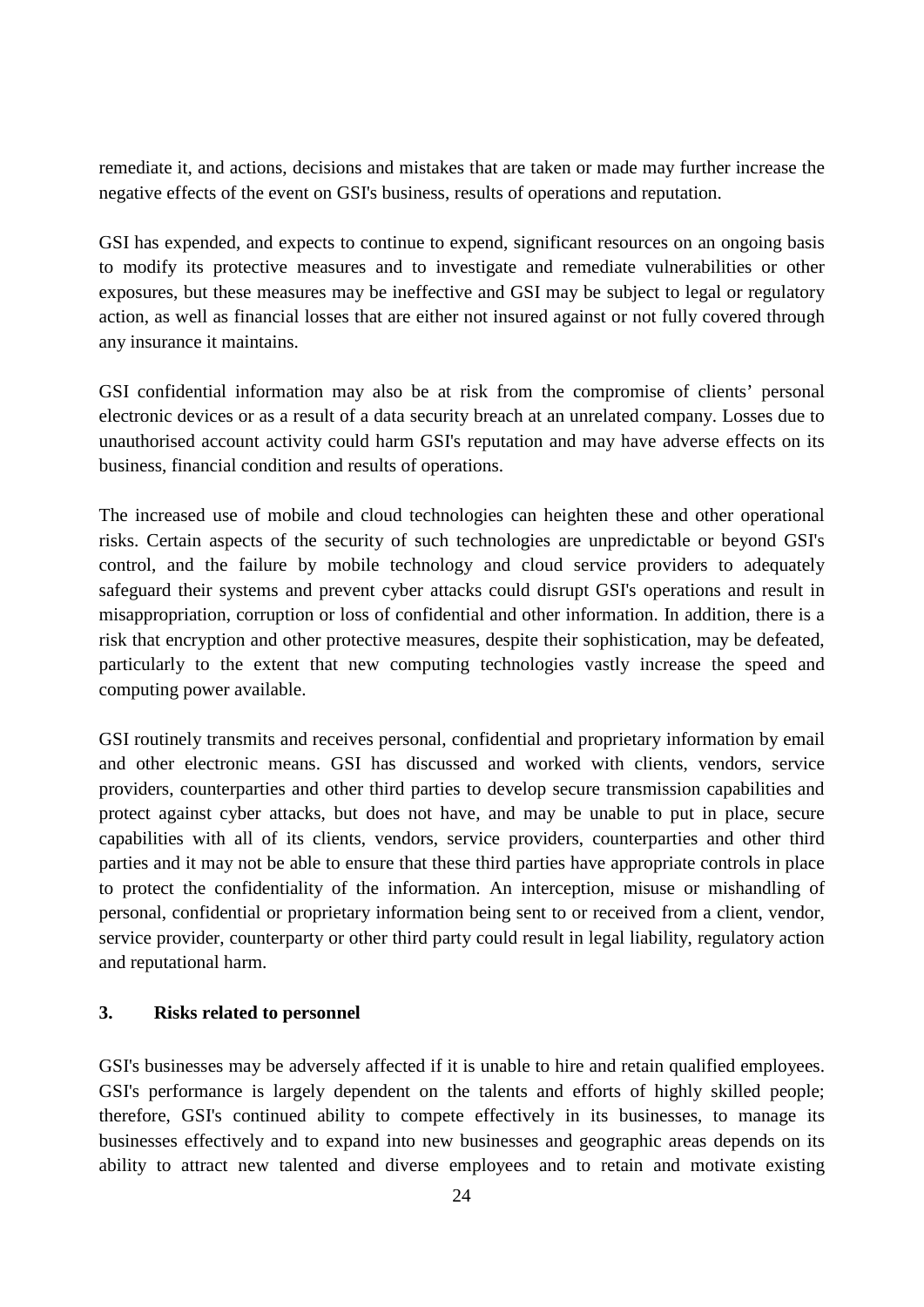employees. Factors that affect GSI's ability to attract and retain such employees include the level and composition of compensation and benefits, and a reputation as a successful business with a culture of fairly hiring, training and promoting qualified employees. As a significant portion of the compensation that GSI pays to its employees is paid in the form of year-end discretionary compensation, a significant portion of which is in the form of deferred equity-related awards, declines in Goldman Sachs Group's profitability, or in the outlook for its future profitability, as well as regulatory limitations on compensation levels and terms, can negatively impact GSI's ability to hire and retain highly qualified employees.

Competition from within the financial services industry and from businesses outside the financial services industry, including the technology industry, for qualified employees has often been intense. Recently, GSI has experienced increased competition in hiring and retaining employees to address the demands of new regulatory requirements and GSI's technology initiatives. This is also the case in emerging and growth markets, where GSI is often competing for qualified employees with entities that have a significantly greater presence or more extensive experience in the region.

Changes in law or regulation in jurisdictions in which GSI's operations are located that affect taxes on GSI's employees' income, or the amount or composition of compensation, may also adversely affect GSI's ability to hire and retain qualified employees in those jurisdictions.

GSI's compensation practices are subject to review by, and the standards of, the Prudential Regulation Authority (the "**PRA**") and the Financial Conduct Authority (the "**FCA**"). As a large financial institution, GSI is subject to limitations on compensation practices (which may or may not affect competitors) by the PRA and the FCA and other regulators worldwide. These limitations, including any imposed by or as a result of future legislation or regulation, may require GSI to alter compensation practices in ways that could adversely affect its ability to attract and retain talented employees.

# <span id="page-24-0"></span>**4. Risks related to climate change**

Climate change concerns could disrupt GSI's business, affect client activity levels and creditworthiness and damage GSI's reputation. Climate change may cause extreme weather events that disrupt operations at one or more of the GSI's primary locations, which may negatively affect its ability to service and interact with its clients. Climate change may also have a negative impact on the financial condition of its clients, which may decrease revenues from those clients and increase the credit risk associated with loans and other credit exposures to those clients. Additionally, GSI's reputation may be damaged as a result of its involvement, or its clients' involvement, in certain industries or projects associated with climate change.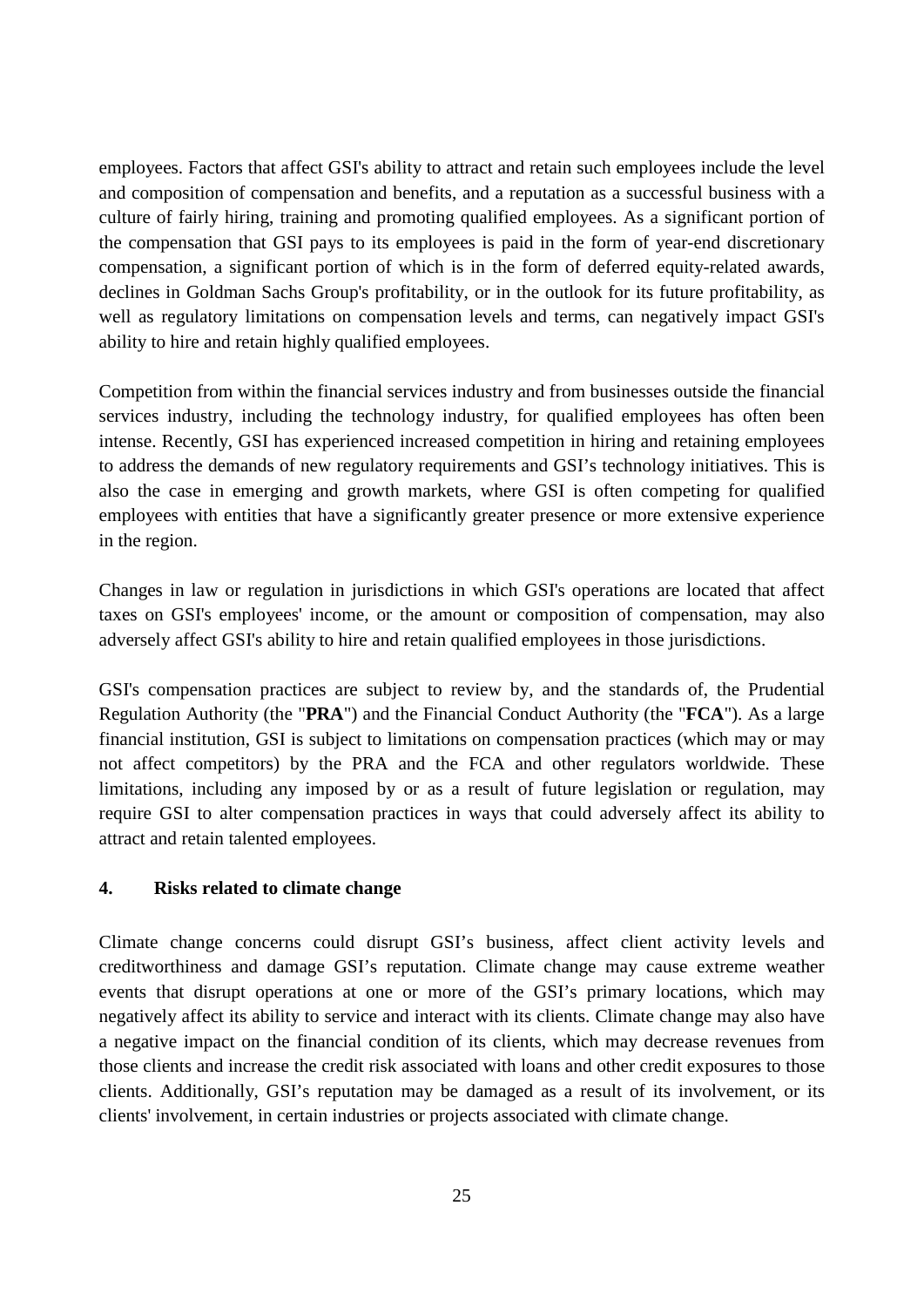## <span id="page-25-0"></span>**B. GENERAL INFORMATION ON THE REGISTRATION DOCUMENT**

### <span id="page-25-1"></span>**I. THE REGISTRATION DOCUMENT AS A PART OF ONE OR MORE PROSPECTUSES OR BASE PROSPECTUSES**

The Registration Document will form a constituent part of one or more prospectuses or base prospectuses on the basis of which securities may be offered to the public or admitted to trading on a regulated market.

If the Registration Document is made a constituent part of a **prospectus**, the remaining separate documents of such prospectus in accordance with Article 6 paragraph 3 of the Prospectus Regulation are:

- a **securities note** containing the necessary information on the relevant securities to be offered to the public or admitted to trading on a regulated market; and
- a **summary** with key information which gives investors information about the nature and risks of the issuer and the securities offered or admitted to trading on a regulated market and which should be read together with the other parts of the relevant prospectus.

If the Registration Document **forms part of a base prospectus** within the meaning of Article 8 paragraph 6 sentence 1 Alt. 2 of the Prospectus Regulation, the **securities note** for the respective securities shall be the only other separate document of such base prospectus. In case of a base prospectus, the terms of each individual issue are set out in the **final terms**. In accordance with Article 8 paragraph 4 of the Prospectus Regulation, the final terms are generally set out in a separate document which is filed with the competent authority in accordance with the Prospectus Regulation. An **issue specific summary** will be prepared and will be annexed to the respective final terms.

The Registration Document as well as all other separate documents of the (base) prospectuses, of which the Registration Document is a constituent part, are available on the website www.gs.de under the sections "About us", "GS Products" and "Base Prospectus".

### <span id="page-25-2"></span>**II. SUPPLEMENTS**

The information in the Registration Document is supplemented, corrected or clarified ("**updated**") by way of future supplements under the conditions as laid out in Article 23 of the Prospectus Regulation.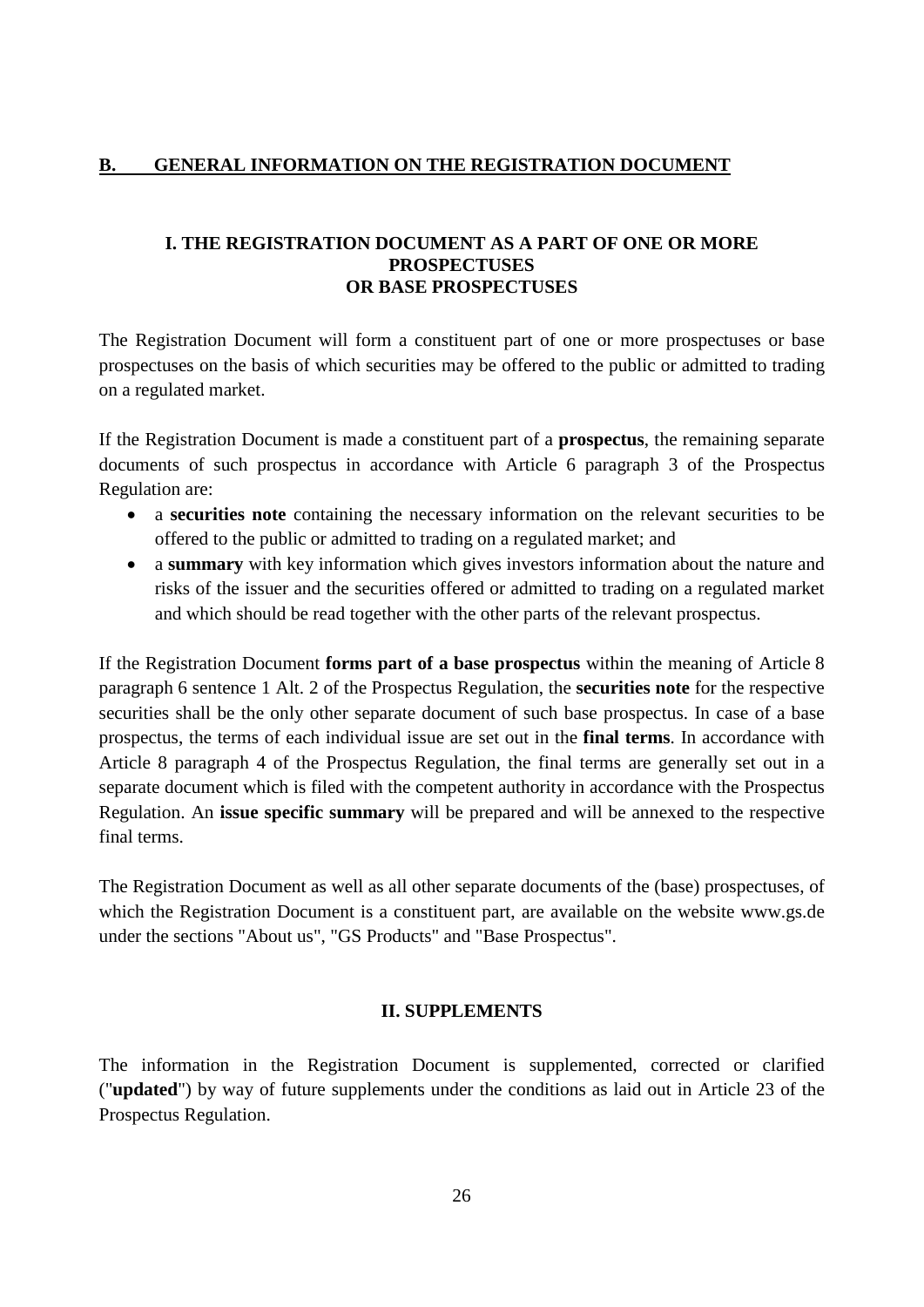All supplements will be published on the website www.gs.de under the sections "About us", "GS Products" and "Base Prospectus".

A supplement to the Registration Document will be published if there is a significant new factor or a material mistake or a material inaccuracy relating to the information included in the Registration Document which may affect the assessment of the securities.

With respect to the date of publication of such supplement the following distinction is to be made:

- **If and as long as the Registration Document has not yet become constituent part of a prospectus or base prospectus, the following applies:** Such supplement to the Registration Document may be published at any time. It will be published at the latest together with the (base) prospectus(es) of which the Registration Document has become a constituent part of.
- **If and as long as the Registration Document forms part of one or more prospectuses or base prospectuses, the following applies:** The information in the Registration Document will be updated by a supplement to (i) the Registration Document and (ii) all (base) prospectuses of which the Registration Document is a constituent part. The supplement to the Registration Document and the relevant (base) prospectuses will be contained in a single document. The supplement will contain a list of all (base) prospectuses to which it relates. Such supplement will be published without undue delay if the significant new factor, material mistake or inaccuracy relating to the information included in the Registration Document arises between the time when the relevant (base) prospectus is approved and the closing of the offer period for the relevant securities or the time when trading on a regulated market begins, whichever occurs later.

**If the Registration Document forms constituent part of one or more (base) prospectuses and if the (base) prospectus relates to a public offer of securities, investors who have already agreed to purchase or subscribe to the securities before the supplement updating the information in the Registration Document is published may be entitled to withdraw their acceptances provided that if the securities are purchased or subscribed for through a financial intermediary, the latter will assist investors in exercising their right to withdraw acceptances.**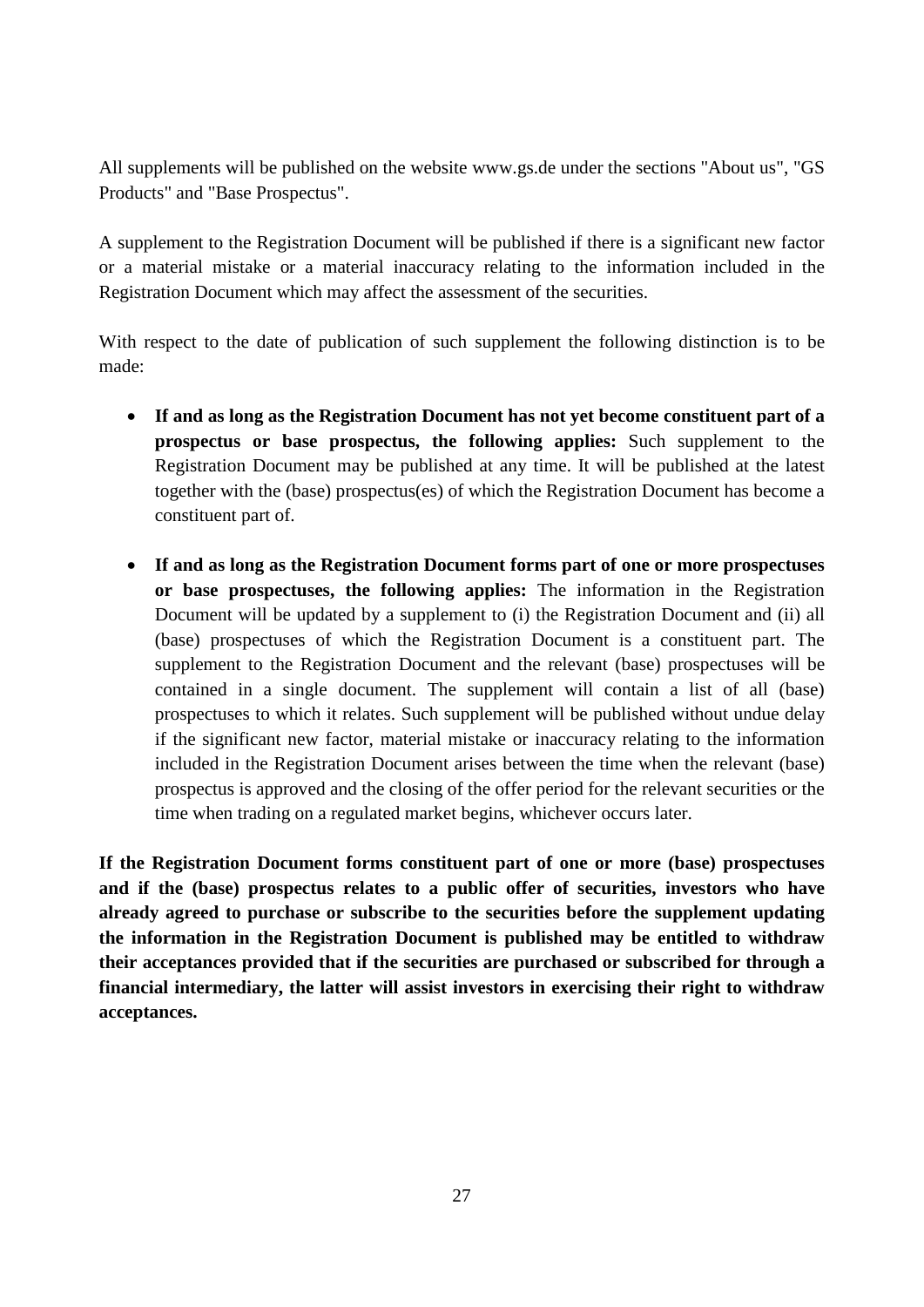#### <span id="page-27-0"></span>**III. PERSONS RESPONSIBLE**

Goldman Sachs International, London, England, accepts responsibility for the information provided in the Registration Document. GSI furthermore declares that the information provided in the Registration Document is, to the best of its knowledge, in accordance with the facts and that the Registration Document makes no omission likely to affect its import.

### <span id="page-27-1"></span>**IV. THIRD PARTY INFORMATION**

Information from third parties is incorporated in the Registration Document. GSI confirms that this information has been accurately reproduced and that so far as GSI is aware and is able to ascertain from information published by that third party, no facts have been omitted which would render the reproduced information incorrect or misleading.

### <span id="page-27-2"></span>**V. COMPETENT AUTHORITY APPROVAL**

In connection with the approval of the Registration Document the following should be noted:

- a) the Registration Document has been approved by the German Federal Supervisory Authority (*Bundesanstalt für Finanzdienstleistungsaufsicht –* "**BaFin**"), as competent authority (the "**Competent Authority**") under Regulation (EU) 2017/1129;
- b) BaFin only approves this Registration Document as meeting the standards of completeness, comprehensibility and consistency imposed by Regulation (EU) 2017/1129; and
- c) the approval should not be considered as an endorsement of Goldman Sachs International, London, England that is the subject of this Registration Document.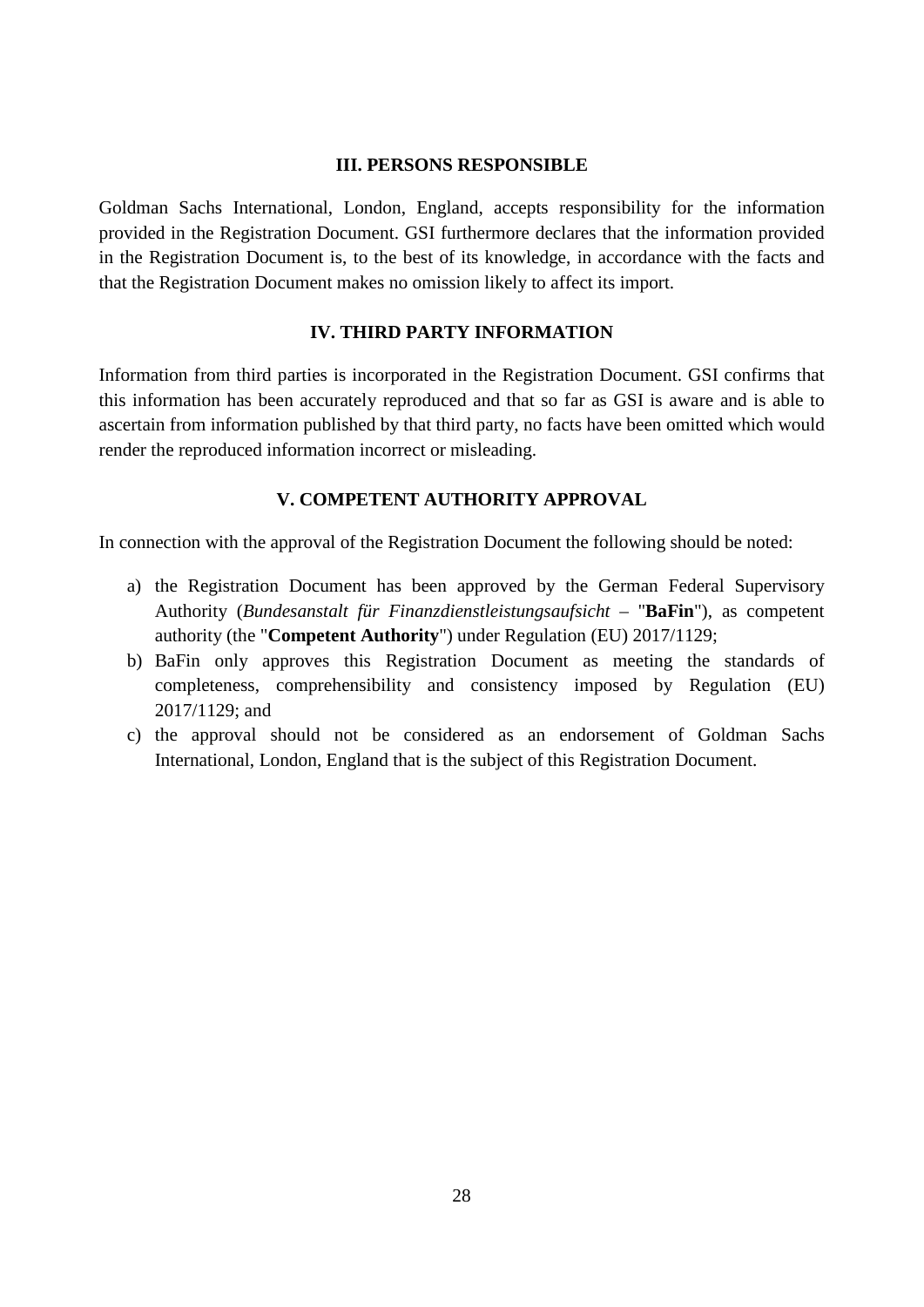#### <span id="page-28-0"></span>**C. GOLDMAN SACHS INTERNATIONAL**

#### <span id="page-28-1"></span>**I. STATUTORY AUDITORS**

The statutory financial statements of GSI for the periods ended 30 November 2019 and 30 November 2018 have been audited without qualification by PricewaterhouseCoopers LLP, Chartered Accountants and Statutory Auditors, of 7 More London Riverside, London, SE1 2RT in accordance with the laws of England. PricewaterhouseCoopers LLP is a registered member of the Institute of Chartered Accountants in England and Wales.

#### <span id="page-28-2"></span>**II. GENERAL INFORMATION**

GSI is an English company formed on 2 June 1988. GSI was re-registered as a private unlimited liability company in England and Wales with the Registrar of Companies on 25 February 1994 (registration number 02263951), having previously been registered as a limited liability company under the current legal name "Goldman Sachs International Limited", which is also its current commercial name. GSI is authorised by the Prudential Regulation Authority (the "**PRA**") and regulated by the Financial Conduct Authority (the "**FCA**") and the PRA, and is an authorised person under the Financial Services and Markets Act 2000 of the United Kingdom (the "**FSMA**"), and is subject to their rules. GSI and certain of its affiliates are members of various exchanges and are subject to their rules, including those of the London Stock Exchange plc and the London International Financial Futures and Options Exchange. Certain affiliates of GSI are also subject to regulation by the FCA and the PRA.

GSI has the following legal entity identifier (LEI): W22LROWP2IHZNBB6K528.

The registered office of GSI is Plumtree Court, 25 Shoe Lane, London, United Kingdom, EC4A 4AU.

GSI can be reached via telephone under +44 20 7774 1000 or via www.gs.de (whereby the information contained on such website shall not form part of the Registration Document).

There have been no recent events particular to GSI which are to a material extent relevant to the evaluation of GSI's solvency.

#### <span id="page-28-3"></span>**III. BUSINESS OVERVIEW**

Goldman Sachs International's activities and sources of revenue include and are derived from securities underwriting and distribution; trading of corporate debt and equity securities, non-U.S. sovereign debt and mortgage securities; execution of swaps and derivative instruments; mergers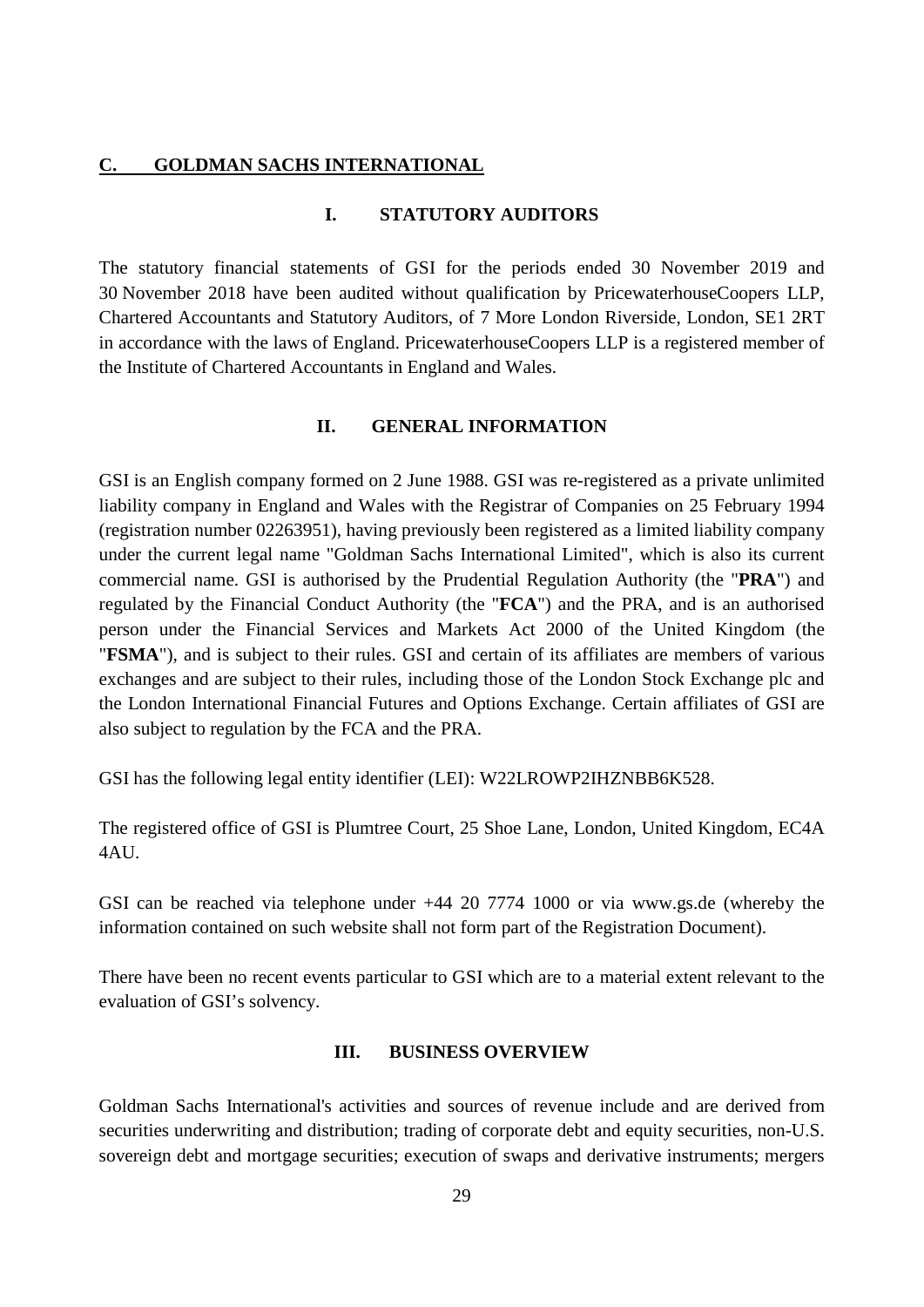and acquisitions; financial advisory services for restructurings, private placements and lease and project financings; real estate brokerage and finance; merchant banking and stock brokerage and research. Services are provided worldwide to a substantial and diversified client base which includes corporations, financial institutions, governments and individual investors.

During the previous and current fiscal years, GSI has been in continuous existence without interruption.

The objects and purposes of GSI are provided for in Article 2 (*Objects*) of the Articles of Association of GSI and include, for the avoidance of doubt, the power to carry on in all parts of the world the provision of financial services in all its aspects and to transact and do all matters and things incidental thereto, or which may at any time hereafter be usual in connection with such business or similar or related activities.

GSI's primary sources of funding are collateralised financings, intercompany unsecured borrowings, external unsecured borrowings and shareholder's funds. A description of GSI's funding sources may be found in the section "Funding Sources" on page 7 of the GSI's Annual Report 2019 (as defined in Section VII.1 below).

There have not been any material changes in the borrowing and funding structure of GSI since the last financial year.

GSI is subject to a minimum requirement for own funds and eligible liabilities ("**MREL**") issued to affiliates. This requirement is subject to a transitional period which began to phase in from 1 January 2019 and will become fully effective on 1 January 2022. GSI's regulatory capital and apportion of its intercompany borrowings, which have been amended to meet subordination and maturity requirements, serve to meet its MREL requirement.

As of November 2019, GSI's MREL was US\$ 51.06 billion, which is in excess of its minimum transitional requirement and consist of GSI's total regulatory capital of US\$ 37.77 billion and eligible senior intercompany borrowings of US\$ 13.29 billion.

# <span id="page-29-0"></span>**IV. ORGANIZATIONAL STRUCTURE**

Goldman Sachs Group UK Limited, a company incorporated under English law has a 100 per cent. shareholding in GSI. Goldman Sachs (UK) L.L.C. is established under the laws of the State of Delaware and holds 100 per cent. of the ordinary shares of Goldman Sachs Group UK Limited. The Goldman Sachs Group, Inc. is established in Delaware and has a 100 per cent. shareholding in Goldman Sachs (UK) L.L.C.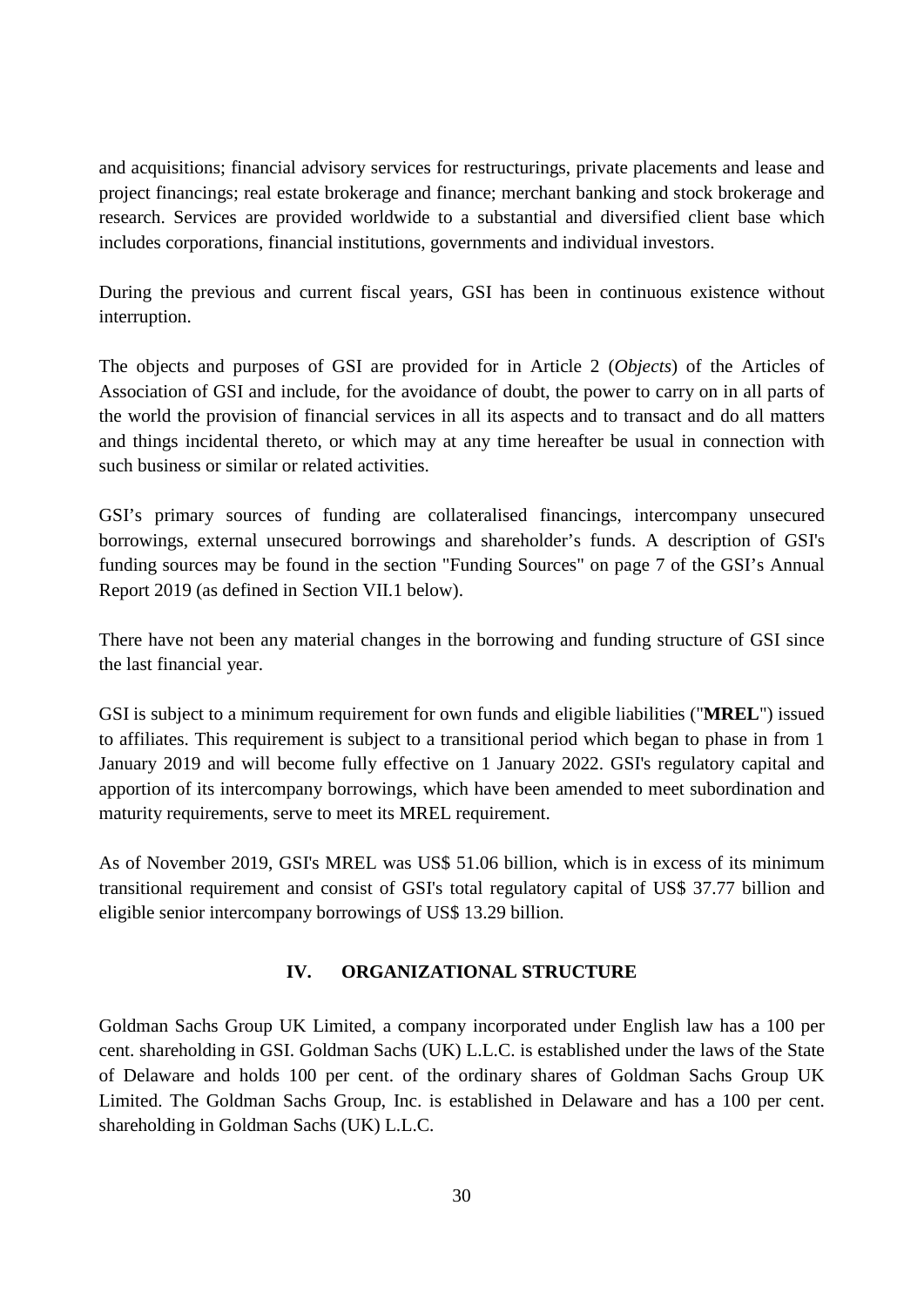#### **Holding structure of GSI**



Note: The percentages given are for direct holdings of ordinary shares or equivalent.

## <span id="page-30-0"></span>**V. TREND INFORMATION**

There has been no material adverse change in the prospects of GSI since 30 November 2019 (date of its last published audited financial statement).

Since the end of the last financial period for which financial information has been published (29 February 2020), there has been no significant change in the financial performance of GSI.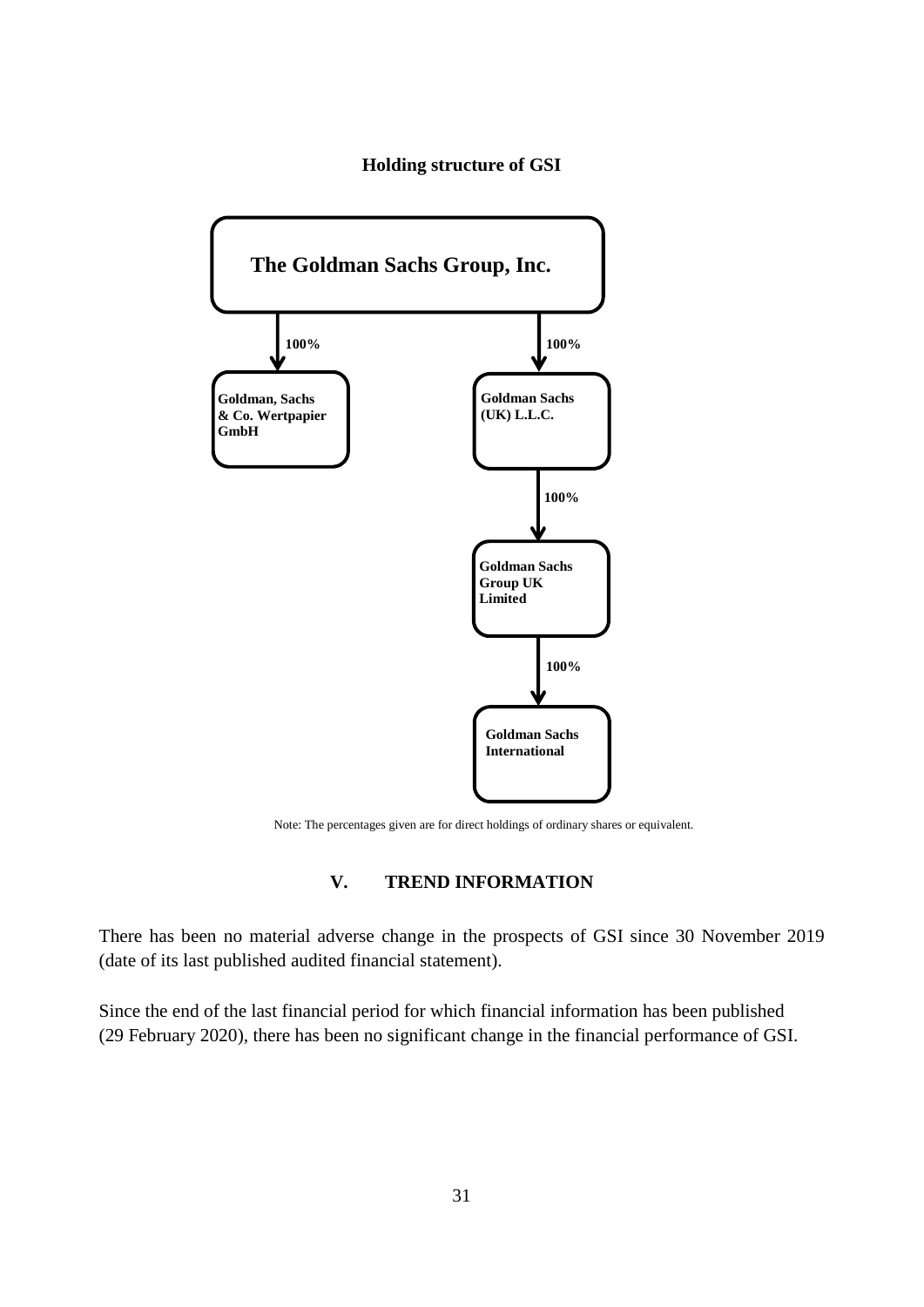# <span id="page-31-0"></span>**VI. MANAGEMENT AND LEGAL REPRESENTATION**

The directors of GSI and their business occupations and business addresses are as follows:

| <b>Name</b>              | Occupation               | <b>Business Address</b>                                  |
|--------------------------|--------------------------|----------------------------------------------------------|
| Jose M. D. Barroso       | <b>Investment Banker</b> | <b>Plumtree Court</b><br>25 Shoe Lane<br>London EC4A 4AU |
| Sally A. Boyle           | <b>Investment Banker</b> | <b>Plumtree Court</b><br>25 Shoe Lane<br>London EC4A 4AU |
| Catherine G. Cripps      | <b>Investment Banker</b> | <b>Plumtree Court</b><br>25 Shoe Lane<br>London EC4A 4AU |
| Richard J. Gnodde        | <b>Investment Banker</b> | <b>Plumtree Court</b><br>25 Shoe Lane<br>London EC4A 4AU |
| Lord Anthony S. Grabiner | <b>Investment Banker</b> | <b>Plumtree Court</b><br>25 Shoe Lane<br>London EC4A 4AU |
| Nigel Harman             | <b>Investment Banker</b> | <b>Plumtree Court</b><br>25 Shoe Lane<br>London EC4A 4AU |
| Dermot W. McDonogh       | <b>Investment Banker</b> | <b>Plumtree Court</b><br>25 Shoe Lane<br>London EC4A 4AU |
| Therese L. Miller        | <b>Investment Banker</b> | <b>Plumtree Court</b><br>25 Shoe Lane<br>London EC4A 4AU |
| Esta E. Stetcher         | <b>Investment Banker</b> | <b>Plumtree Court</b><br>25 Shoe Lane<br>London EC4A 4AU |
| Marius O. Winkelman      | <b>Investment Banker</b> | <b>Plumtree Court</b><br>25 Shoe Lane<br>London EC4A 4AU |

The Directors of GSI do not hold any direct, indirect, beneficial or economic interest in any of the shares of GSI.

The Board of Directors has authorised individual Managing Directors of GSI to approve any and all documents on its behalf.

There are no potential conflicts of interest between any duties owed by the Board of Directors to GSI and their private interests and/or other duties.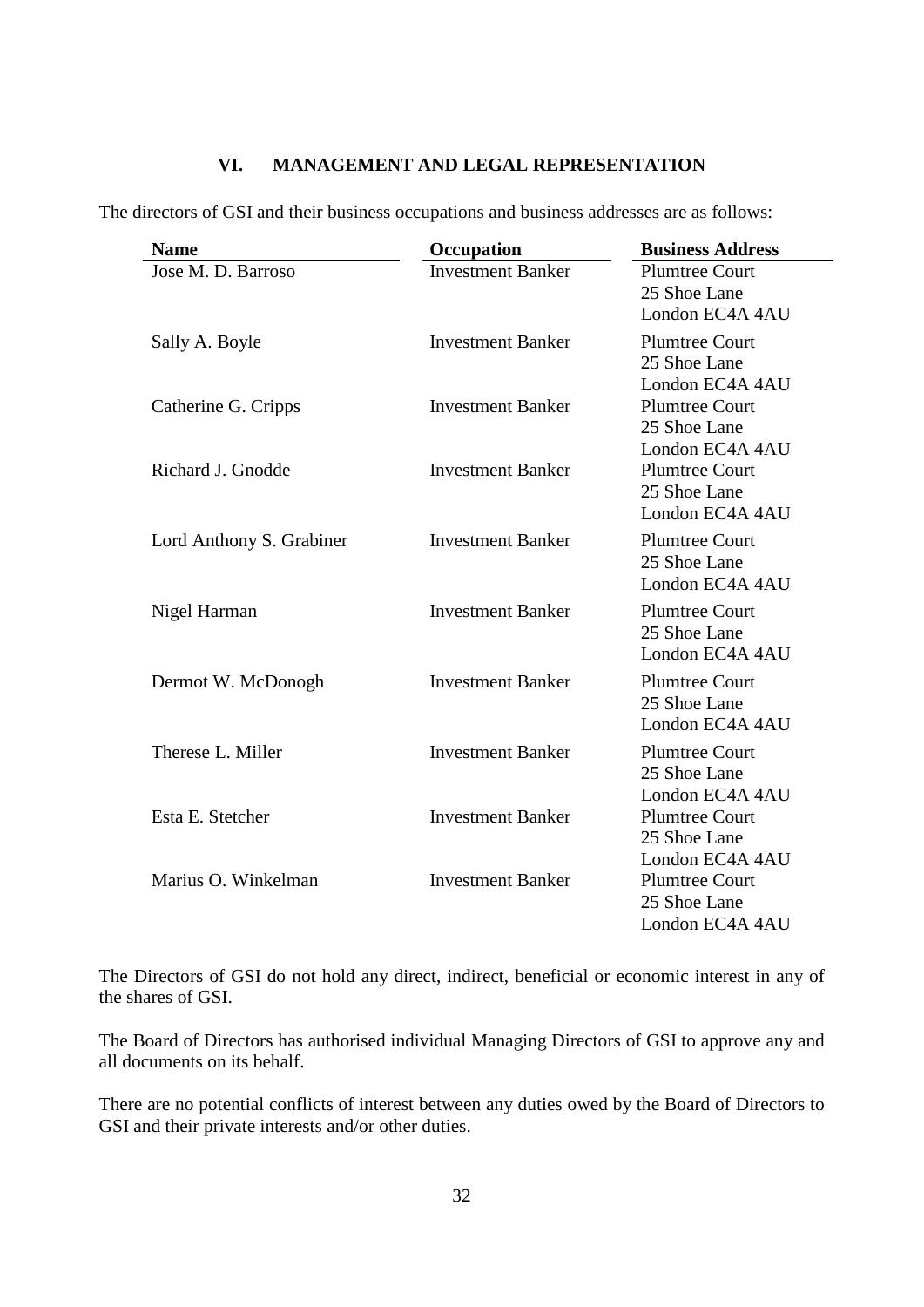# <span id="page-32-0"></span>**VII. FINANCIAL INFORMATION CONCERNING GSI'S ASSETS AND LIABILITIES, FINANCIAL POSITION AND PROFIT AND LOSSES**

# <span id="page-32-1"></span>**1. Historical financial information for the financial year 2019**

The Annual Report for the fiscal year ended 30 November 2019 of GSI ("**GSI's Annual Report 2019**"), containing, in Part II, the Directors' Report and Audited Financial Statements of GSI for the period ended 30 November 2019 ("**GSI's Financial Statements 2019**") is incorporated by reference pursuant to Article 19 of the Prospectus Regulation in so far as the relevant pages are specified in section "X. Information incorporated by reference".

# <span id="page-32-2"></span>**2. Historical financial information for the financial year 2018**

The Annual Report for the fiscal year ended 30 November 2018 of GSI ("**GSI's Annual Report 2018**"), containing, in Part II, the Directors' Report and Audited Financial Statements of GSI for the period ended 30 November 2018 ("**GSI's Financial Statements 2018**") is incorporated by reference pursuant to Article 19 of the Prospectus Regulation in so far as the relevant pages are specified in section "X. Information incorporated by reference").

# <span id="page-32-3"></span>**3. Unaudited interim financial information for the period ended 29 February 2020**

The Unaudited Quarterly Financial Report of GSI for the period ended 29 February 2020 ("**GSI's First Quarter Financial Report 2020** "), containing, in Part II, the Unaudited Financial Statements of GSI for the period ended 29 February 2020 ("**GSI's First Quarter Financial Statements 2020** ") are incorporated by reference pursuant to Article 19 of the Prospectus Regulation (detailed information about the pages in the financial statements can be found in section "X. Information incorporated by reference").

# <span id="page-32-4"></span>**4. Auditing of historical financial information**

PricewaterhouseCoopers LLP audited (i) GSI's Financial Statements 2019 and (ii) GSI's Financial Statements 2018 and issued in each case an unqualified audit report.

GSI's First Quarter Financial Statements 2020 have not been audited.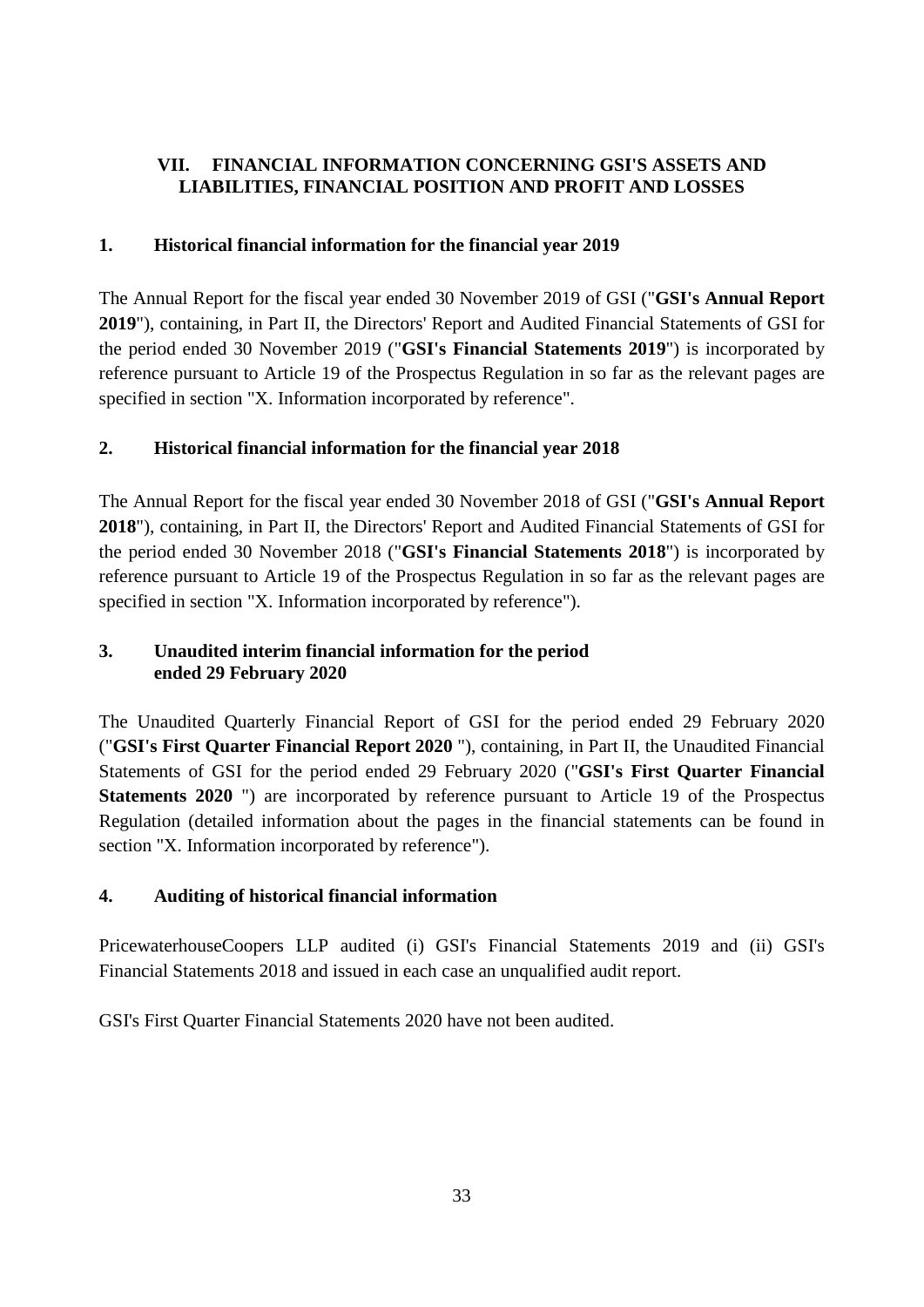# <span id="page-33-0"></span>**5. Legal and arbitration proceedings**

Save as disclosed in (i) "Legal Proceedings" of Note 26 to the Financial Statements (page 77) of GSI's Financial Report 2018, (ii) "Legal Proceedings" of Note 26 to the Financial Statements (page 77) of GSI's Annual Report 2019 and (iii) "Legal Proceedings" of Note 16 to the Financial Statements (page 27) of GSI's First Quarter Financial Report 2020 , there have been no governmental, legal or arbitration proceedings (including any such proceedings which are pending or threatened of which GSI is aware) during the last 12 months before the date of the Registration Document which may have, or have had in the recent past, significant effects on GSI´s financial position or profitability.

# <span id="page-33-1"></span>**6. Significant change in GSI's financial position**

There has been no significant change in GSI's financial position since 29 February 2020.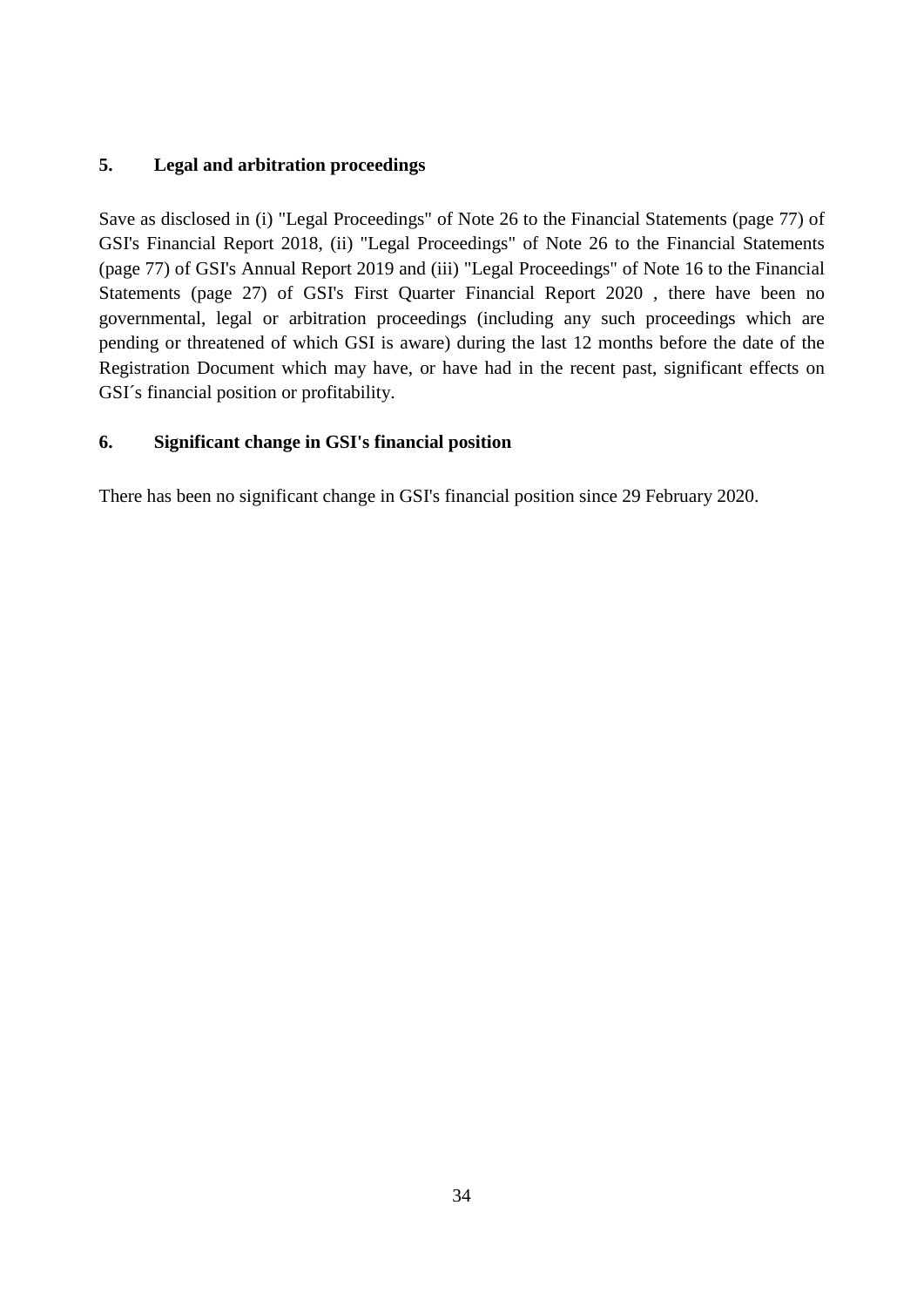#### <span id="page-34-0"></span>**VIII. ADDITIONAL INFORMATION**

#### <span id="page-34-1"></span>**1. Capitalisation**

As at 30 November 2019, GSI had 589,608,046 issued ordinary shares of U.S.\$ 1.00 each (for further information on the share capital please see Note 21 in the GSI Annual Report 2019 and on dividends paid per share see Note 23 in the GSI Annual Report 2019, see section "*Information incorporated by reference*" below). All the shares have equal voting rights based on nominal values, the rights for them, including the right to dividends, are governed by the Articles of Association and applicable law and none of them have been vested with any special rights in any respect. The issue of additional shares by GSI shall be at the discretion of the Directors of GSI in accordance with Article 1.6 of the Articles of Association of GSI. All of the issued shares are fully paid and are owned by Goldman Sachs Group UK Limited. No categories of persons have subscription rights for additional capital and there are no agreements requiring the issue of additional shares. The right of shareholders to receive a proportional part of any new issue of shares has been disapproved by GSI. At the time hereof, there are no convertible bonds or options on GSI's ordinary or preference shares outstanding which have been issued by GSI or by group companies of GSI. GSI is an indirect wholly owned subsidiary of GSG and does not own any of its issued not own any of its issued ordinary shares. Its shares are not listed nor traded.

#### <span id="page-34-2"></span>**2. Credit Ratings**

Thecredit ratings of  $\text{GSI}^1$  referred to in the Registration Document have been issued by Fitch, Inc. ("**Fitch**"), Moody's Investors Service, Inc. ("**Moody's**") and Standard & Poor's Ratings

<span id="page-34-3"></span><sup>&</sup>lt;sup>1</sup> The information for this rating has been extracted from information made available by each rating agency *referred to below. GSI confirms that such information has been accurately reproduced and that, so far as it is aware, and is able to ascertain from information published by such ratings agencies, no facts have been omitted which would render the reproduced information inaccurate or misleading. As at the date of the Registration Document the ratings for GSI were:* 

*Short-term debt:* 

*Fitch, Inc rating was F1: An 'F1' rating indicates the highest short-term credit quality and the strongest intrinsic capacity for timely payment of financial commitments; may have an added '+' to denote any exceptionally strong credit feature.* 

*Moody's rating was P-1: 'P-1' issuers (or supporting institutions) rated Prime-1 have a superior ability to repay short-term debt obligations.* 

*S&P rating was A-1: A short-term obligation rated 'A-1' is rated in the highest category by Standard & Poor's. The obligor's capacity to meet its financial commitment on the obligation is strong. Within this category, certain obligations are designated with a plus sign (+). This indicates that the obligor's capacity to meet its financial commitment on these obligations is extremely strong.* 

*Long-term debt:* 

*Fitch, Inc rating was A+: An 'A+' rating indicates high credit quality and denotes expectations of low default risk. The capacity for payment of financial commitments is considered strong. This capacity may, nevertheless, be more vulnerable to adverse business or economic conditions than is the case for higher ratings.* 

*Moody's rating was A1: Obligations rated 'A' are considered upper-medium grade and are subject to low credit risk. Note: Moody's appends numerical modifiers 1, 2, and 3 to each generic rating classification from*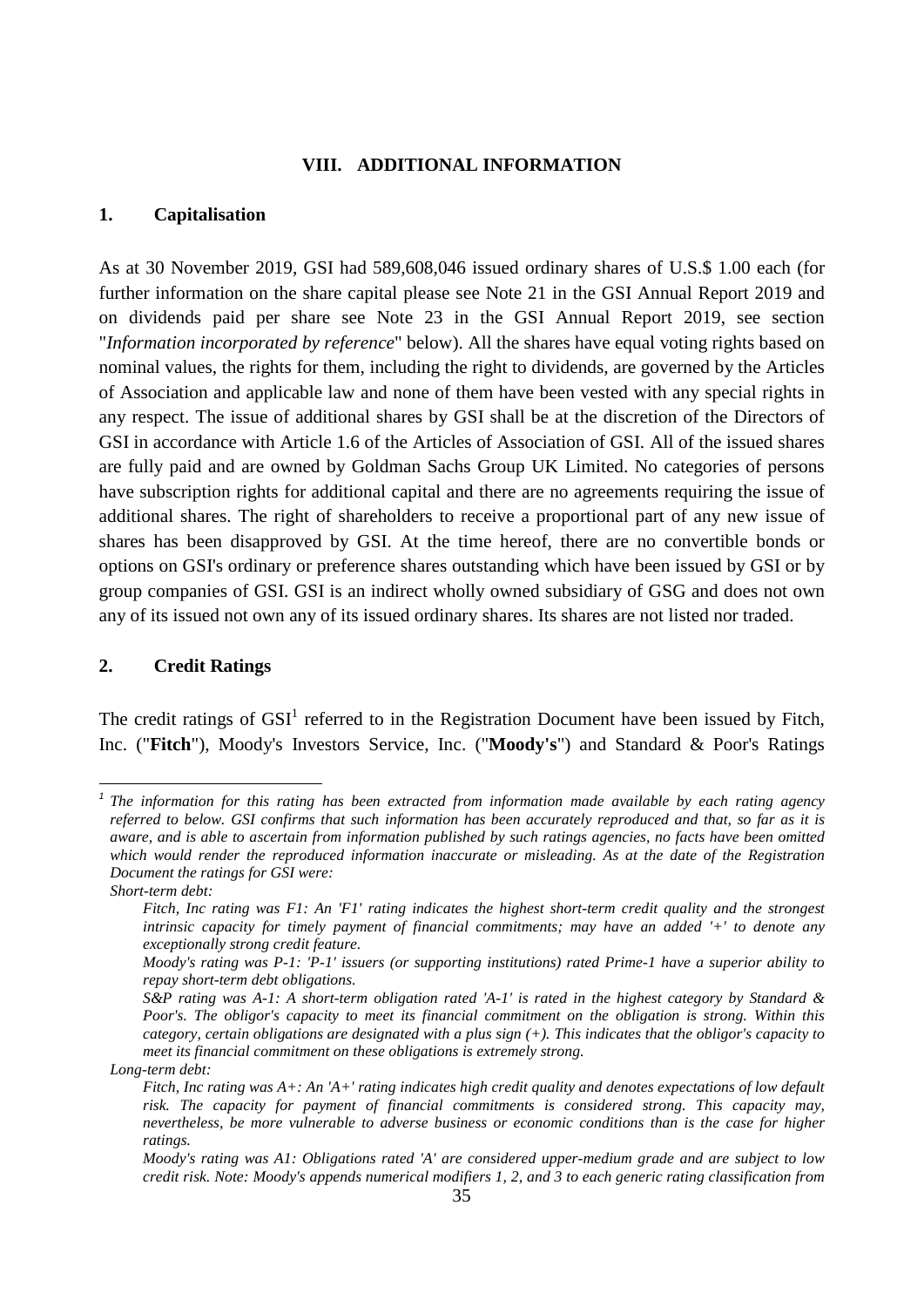Services, a division of The McGraw-Hill Companies, Inc. ("**S&P**"), none of which entities is established in the European Union or registered under Regulation (EC) No. 1060/2009 (as amended, the "**CRA Regulation**"). In general, European regulated investors are restricted from using a rating for regulatory purposes if such rating is not either (1) issued or validly endorsed by a credit rating agency established in the European Union and registered with the European Securities and Markets Authority ("**ESMA**") under the CRA Regulation) or (2) issued by a credit rating agency established outside the European Union which is certified under the CRA Regulation.

The EU affiliates of Fitch, Moody's and S&P are registered under the CRA Regulation. The ESMA has approved the endorsement by such EU affiliates of credit ratings issued by DBRS, Fitch, Moody's and S&P. Accordingly, credit ratings issued by Fitch, Moody's and S&P may be used for regulatory purposes in the EU.

Credit ratings may be adjusted over time, and there is no assurance that these credit ratings will be effective after the date of the Registration Document. A credit rating is not a recommendation to buy, sell or hold any securities.

### <span id="page-35-0"></span>**IX. DOCUMENTS AVAILABLE**

During the validity of the Registration Document, the following documents may be inspected in electronic form on the following websites:

- the up-to-date Articles of Association of Goldman Sachs International dated 20 February 2017 [https://www.goldmansachs.com/investor-relations/redirects/GSI-Articles](https://www.goldmansachs.com/investor-relations/redirects/GSI-Articles-of-Association-February-2017)[of-Association-February-2017](https://www.goldmansachs.com/investor-relations/redirects/GSI-Articles-of-Association-February-2017);
- the Annual Report 2019 and 2018 of Goldman Sachs International <https://www.goldmansachs.com/investor-relations/redirects/gsi-11-30-19-financial-statements> and [https://www.goldmansachs.com/investor-relations/redirects/gsi-11-30-18-financial](https://www.goldmansachs.com/investor-relations/redirects/gsi-11-30-18-financial-statements)[statements;](https://www.goldmansachs.com/investor-relations/redirects/gsi-11-30-18-financial-statements) and
- the Unaudited Quarterly Financial Report of Goldman Sachs International for the period ended 29 February 2020 [https://www.goldmansachs.com/investor-relations/redirects/gsi-02-](https://www.goldmansachs.com/investor-relations/redirects/gsi-02-29-20-financial-statements) [29-20-financial-statements.](https://www.goldmansachs.com/investor-relations/redirects/gsi-02-29-20-financial-statements)

*<sup>&#</sup>x27;Aa' through 'Caa'. The modifier 1 indicates that the obligation ranks in the higher end of its generic rating category; the modifier 2 indicates a mid-range ranking; and the modifier 3 indicates a ranking in the lower end of that generic rating category.* 

*S&P rating was A+: An obligation rated 'A' is somewhat more susceptible to the adverse effects of changes in circumstances and economic conditions than obligations in higher-rated categories. However, the obligor's capacity to meet its financial commitment on the obligation is still strong. The ratings from 'AA' to 'CCC' may be modified by the addition of a plus (+) or minus (-) sign to show relative standing within the major rating categories.*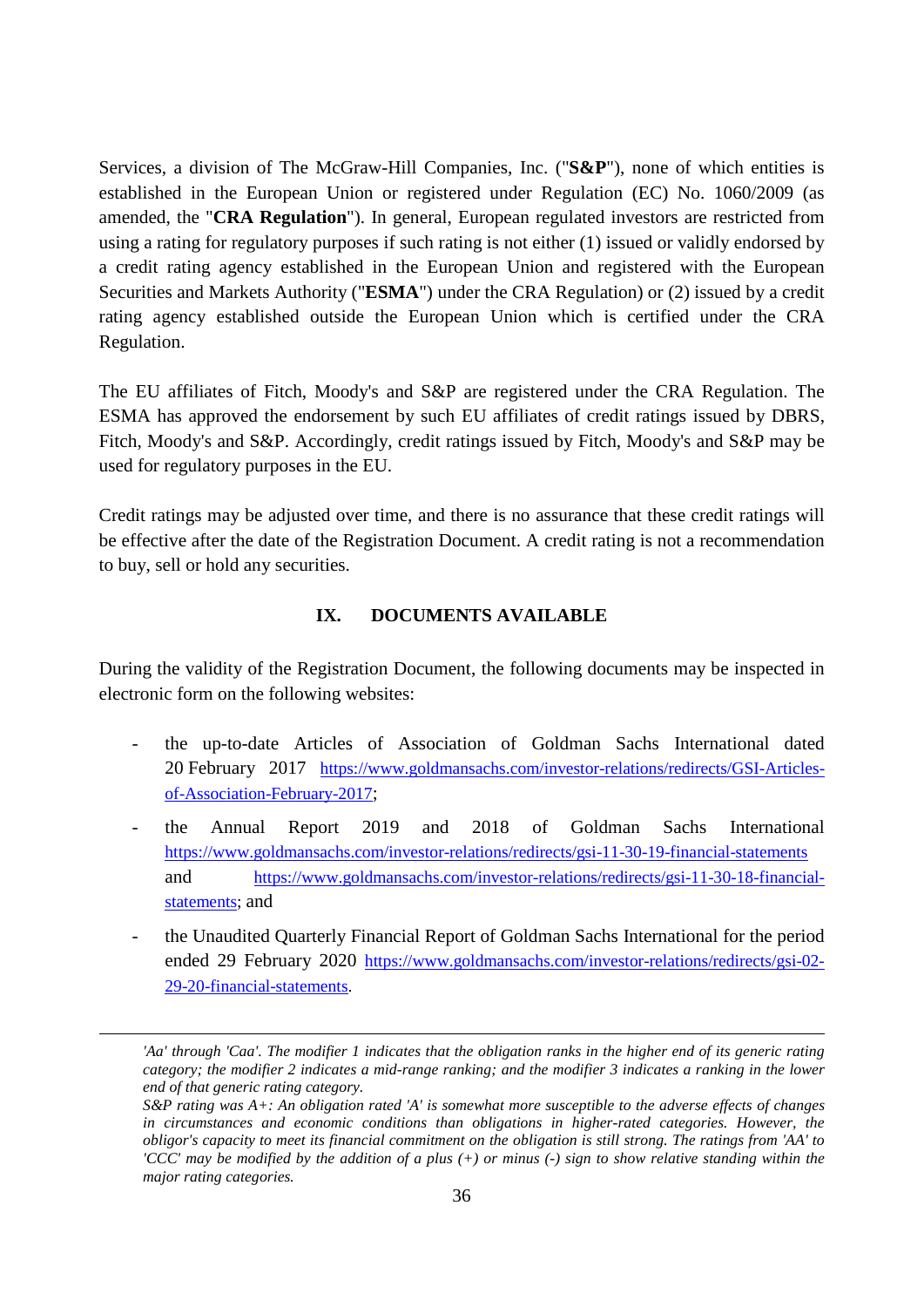Information contained on such websites shall not form part of this Registration Document and has not been scrutinized or approved by the Competent Authority, unless specified differently in section "X. Information incorporated by reference" below.

## <span id="page-36-0"></span>**X. INFORMATION INCORPORATED BY REFERENCE**

The Registration Document should be read and construed in conjunction with the information incorporated by reference into this Registration Document. The information set forth under 2. (*Information*) below contained in the documents set forth under 1. (*Documents*) below which have been previously published and filed with the Competent Authority and which is hereby incorporated by reference into this Registration Document and deemed to form a part of this Registration Document.

### <span id="page-36-1"></span>**1. Documents**

- GSI's Annual Report 2019
- GSI's Annual Report 2018
- GSI's First Quarter Financial Report 2020

### <span id="page-36-2"></span>**2. Information**

The table below sets out the relevant page references for the information incorporated into this Registration Document by reference. Information contained in the documents is incorporated by reference into this Registration Document. Insofar as reference is made to certain parts of the documents only these parts shall form part of the Registration Document and all other information contained in the documents is either not relevant for the investor or is covered elsewhere in this Registration Document.

| Information incorporated by reference    | Page references in the<br><b>Document</b>                                            | <b>Section and pages</b><br>in this<br><b>Registration</b><br><b>Document</b> |
|------------------------------------------|--------------------------------------------------------------------------------------|-------------------------------------------------------------------------------|
| <b>From the GSI's Annual Report 2019</b> |                                                                                      |                                                                               |
| <b>Strategic Report</b>                  | pages $2 - 41$                                                                       | VII.1. / 33                                                                   |
|                                          | (excluding)<br>the Section<br>Principal Risks and Un-<br>certainties, pages 14 - 27) |                                                                               |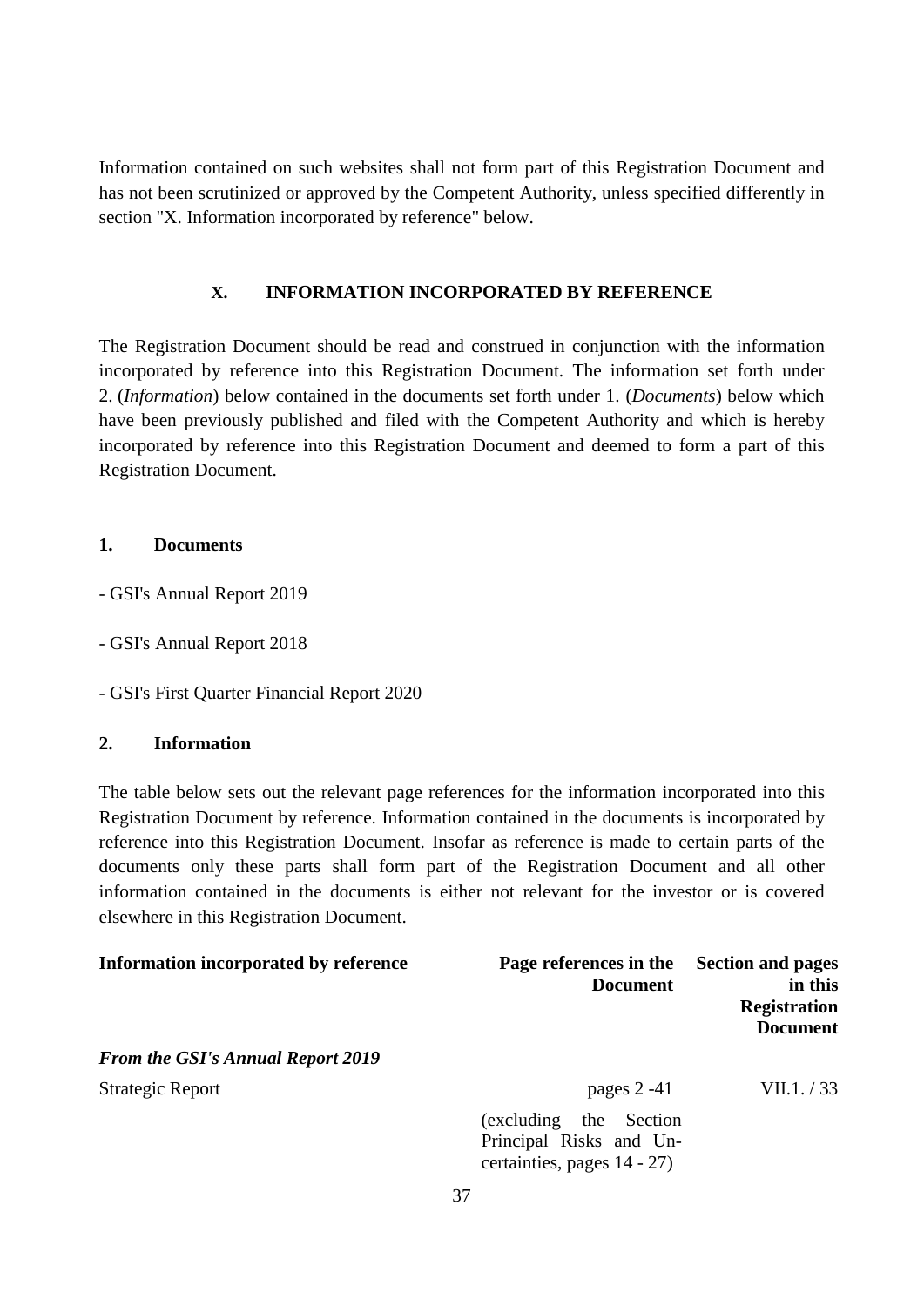| Report of the Directors                          | pages 42-43                                                                             | VII.1. / 33  |
|--------------------------------------------------|-----------------------------------------------------------------------------------------|--------------|
| <b>Independent Auditor's Report</b>              | pages 44-49                                                                             | VII.1. / 33  |
| Profit and Loss Account                          | page 50                                                                                 | VII.1. / 33  |
| <b>Statements of Comprehensive Income</b>        | page 50                                                                                 | VII.1. / 33  |
| <b>Balance Sheet</b>                             | page 51                                                                                 | VII.1. / 33  |
| <b>Statements of Changes in Equity</b>           | page 52                                                                                 | VII.1. / 33  |
| <b>Statements of Cash Flows</b>                  | page 53                                                                                 | VII.1. / 33  |
| Notes to the Financial Statements                | pages 54 - 95                                                                           | VII.1. / 33  |
|                                                  |                                                                                         | VII.5. / 34  |
|                                                  |                                                                                         | VIII.1. / 35 |
| <b>From the GSI's Annual Report 2018</b>         |                                                                                         |              |
| <b>Strategic Report</b>                          | pages 2-41                                                                              | VII.2. / 33  |
|                                                  | (excluding)<br>the<br>Section<br>Principal Risks and Un-<br>certainties, pages 15 - 27) |              |
| Report of the Directors                          | pages 42-43                                                                             | VII.2. / 33  |
| <b>Independent Auditor's Report</b>              | pages 44-48                                                                             | VII.2. / 33  |
| Profit and Loss Account                          | page 49                                                                                 | VII.2. / 33  |
| <b>Statements of Comprehensive Income</b>        | page 49                                                                                 | VII.2. / 33  |
| <b>Balance Sheet</b>                             | page 50                                                                                 | VII.2. / 33  |
| <b>Statements of Changes in Equity</b>           | page 51                                                                                 | VII.2. / 33  |
| <b>Statements of Cash Flows</b>                  | page 52                                                                                 | VII.2. / 33  |
| Notes to the Financial Statements                | pages 53 - 94                                                                           | VII.2. / 33  |
|                                                  |                                                                                         | VII.5. / 34  |
| <b>GSI's First Quarter Financial Report 2020</b> |                                                                                         |              |
| <b>Management Report</b>                         | pages 2 - 16                                                                            | VII.3. / 33  |
| <b>Unaudited Financial Statements</b>            | page 17                                                                                 | VII.3. / 33  |
| Profit and Loss Account                          | page 17                                                                                 | VII.3. / 33  |
| <b>Balance Sheet</b>                             | page 18                                                                                 | VII.3. / 33  |
| <b>Statements of Cash Flows</b>                  | page 20                                                                                 | VII.3. / 33  |
| Notes to the Financial Statements                | pages 21 - 39                                                                           | VII.3. / 33  |

The GSI's Annual Report 2019 has been published on the website <https://www.goldmansachs.com/investor-relations/financials/index.html> and can be downloaded under